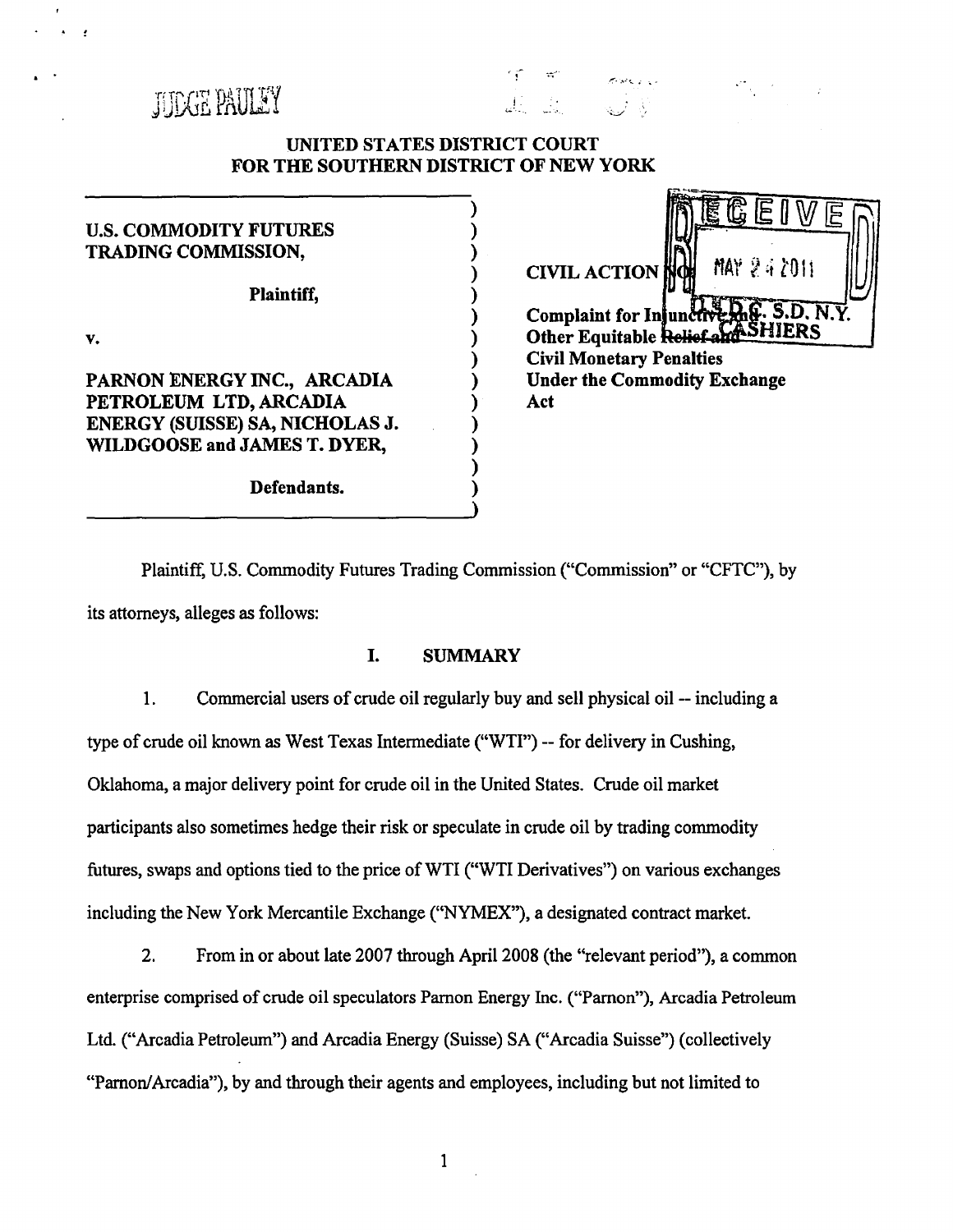James T. Dyer ("Dyer") and Nicholas J. Wildgoose ("Wildgoose") unlawfully manipulated and attempted to manipulate the NYMEX WTI financial contract prices.

 $\mathbf{r} = \mathbf{r} \mathbf{r} + \mathbf{r} \mathbf{r}$ 

3. During the relevant period, the supply of crude oil including WTI at Cushing was relatively low, and WTI prices reflected that tightness. As alleged more particularly below, beginning in or about late 2007, Dyer and Wildgoose, who directed the WTI physical and Derivatives trading for Parnon/Arcadia, planned to and did take advantage of and exacerbate the tight market, and developed and executed a manipulative strategy designed to affect WTI Derivatives prices by, among other things:

- Amassing a sufficient quantity of physical WTI to be delivered the next month at Cushing to dominate and control WTI supply even though they had no commercial need for crude oil;
- Contemporaneously purchasing a long WTI Derivatives position on the NYMEX and lntercontinentalExchange Inc.'s ICE Futures Europe ("ICE") with the intent to artificially inflate the value of that position by driving WTI prices higher;
- Holding on to their dominant physical WTI position, to give other market participants the impression that the supply would remain tight, and thus to artificially inflate WTI prices as they sold off their long WTI Derivatives position;
- Selling short a second series of WTI Derivatives at artificially high prices;
- Completing the cycle by surprising the market with an unexpected sell-off of their WTI physical position, driving WTI prices back down and increasing the value of their short WTI Derivative position.

4. The scheme artificially increased the price of crude oil physical, derivatives and other oil products in the United States and elsewhere. In January and again in March 2008, Dyer and Wildgoose conducted the entire cycle of this manipulative scheme. In February 2008, credit issues prevented them from completing the cycle. After taking steps to attempt to manipulate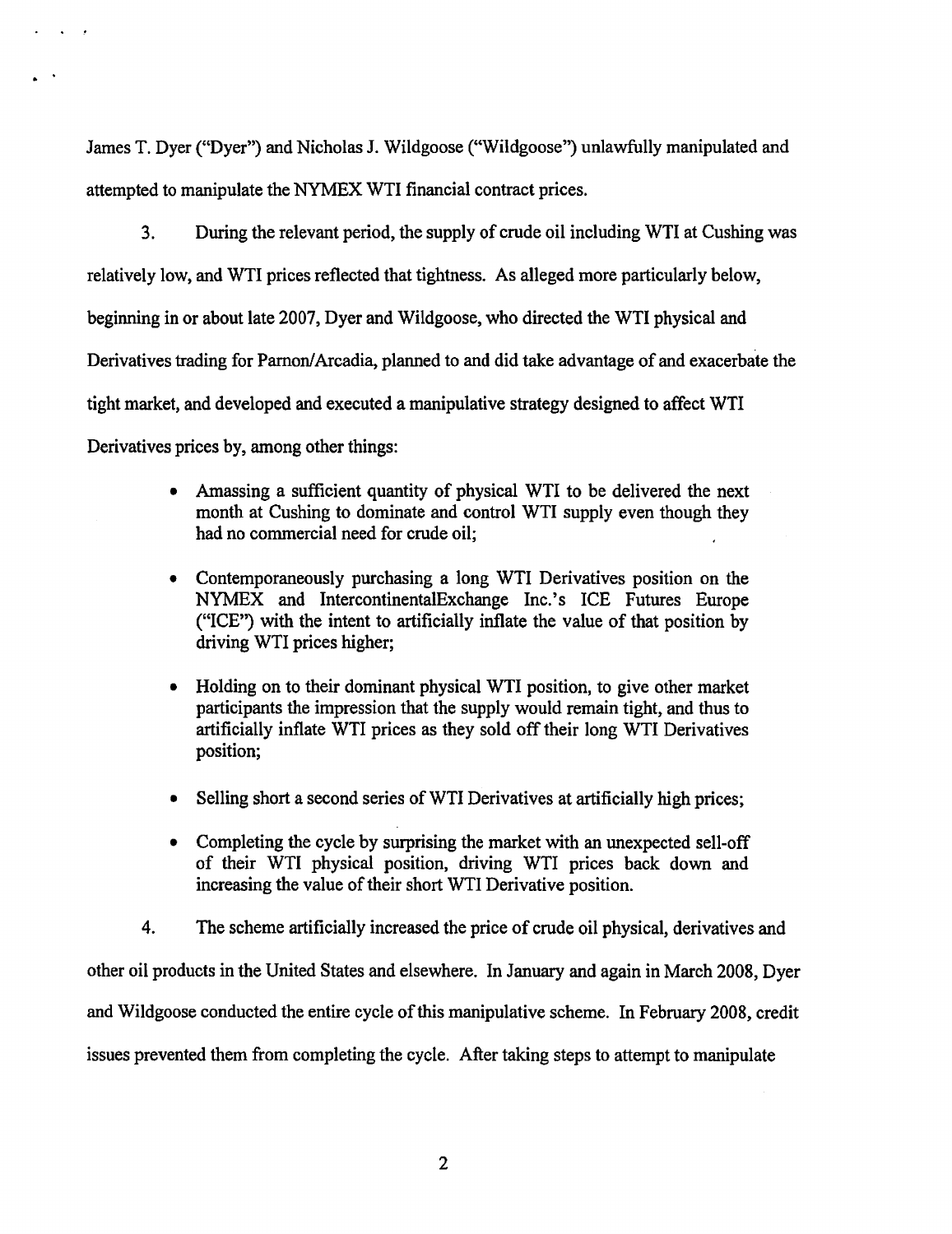WTI prices in April 2008, they aborted their scheme upon learning of a CFTC investigation into their unlawful conduct.

5. By engaging in such conduct, Dyer and Wildgoose violated Sections 6(c), 6(d), and 9(a)(2) of the Commodity Exchange Act ("Act"), 7 U.S.C. §§ 6(c), 6(d), 13(a)(2). Because Wildgoose, Dyer, and other agents and/or employees of Parnon, Arcadia Petroleum, and/or Arcadia Suisse acting at their direction, violated the Act by engaging in conduct that was within the scope of their agency or employment, Parnon, Arcadia Petroleum, and Arcadia Suisse are vicariously liable for their violations pursuant to Section 2(a)(1)(B) of the Act, 7 U.S.C. § 2(a)(1)(B). Accordingly, pursuant to Section 6c of the Act, 7 U.S.C. § 13a-l, the Commission brings this action to enjoin such acts and practices, and compel compliance with the Act. In addition, the Commission seeks civil penalties and such other ancillary relief as the Court deems necessary or appropriate under the circumstances, including, but not limited to, disgorgement of unlawful profits, restitution and damages.

#### II. JURISDICTION AND VENUE

6. This Court has jurisdiction over this action pursuant to Section 6c of the Act, 7 U.S.C. § 13a-1 (2002), which authorizes the Commission to seek injunctive relief against any person, or, to enforce compliance with the Act, whenever it shall appear to the Commission that such person has engaged, is engaging, or is about to engage in any act or practice constituting a violation of any provision of the Act or any rule, regulation or order thereunder.

7. Pursuant to F.R.Civ.P. 4(k)(2), this Court has personal jurisdiction over Arcadia Petroleum, Arcadia Suisse and Dyer because they have sufficient minimum contacts with the United States and the assertion of jurisdiction over them is reasonable.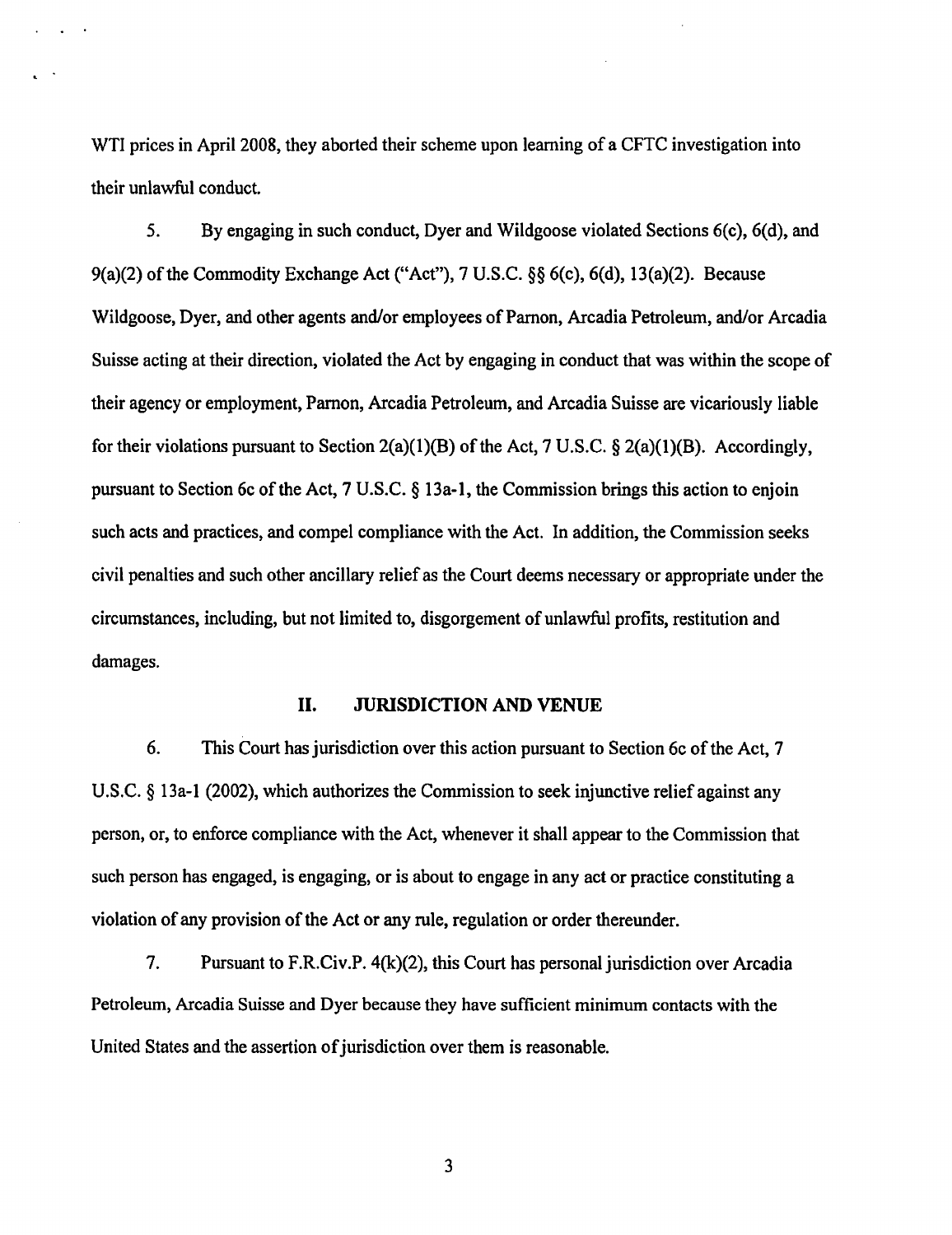8. Venue properly lies with this Court pursuant to Section 6c(e) of the Act, 7 U.S.C. § 13a-1(e) (2006), in that Defendants transact business in this District and/or the acts and practices in violation of the Act have occurred or are occurring within this District.

## III. THE PARTIES

9. Plaintiff U.S. Commodity Futures Trading Commission is an independent federal regulatory agency that is charged with the responsibility for administering and enforcing the provisions of the Act, 7 U.S.C. §§ 1 *et seq.,* and the regulations promulgated thereunder, 17 C.F.R. §§ 1.1 *et seq.* One of its core responsibilities is to protect the public interest by deterring and preventing price manipulations of the commodity markets and futures markets, and other disruptions to market integrity. 7 U.S.C. § 3 (2006).

10. Defendant Parnon Energy Inc. is a corporation organized and existing under the laws of Texas with its principal place of business in Rancho Santa Fe, California. Parnon is a subsidiary of Parnon Holdings Inc., which is a wholly owned subsidiary of Farahead Holdings Ltd., and is an affiliate of Arcadia Petroleum Ltd. and Arcadia Energy (Suisse) SA. Parnon operates as a common enterprise with Arcadia Petroleum, Ltd. and Arcadia Energy (Suisse) SA. WTI physical and WTI Derivatives trades conducted by Parnon, Arcadia Petroleum, and Arcadia Suisse comprised their collective "WTI Book." During the relevant period, trades in the WTI Book were executed by one derivatives trader employed by Arcadia Petroleum, two derivatives traders employed by Arcadia Suisse, and one physical crude trader at Parnon (collectively with Dyer and Wildgoose, the "WTI Group"). Parnon's agents and employees buy and sell WTI physical and WTI Derivatives for profit, speculating on WTI price movements. Parnon has never owned or operated an oil refinery and is not an end user of crude oil.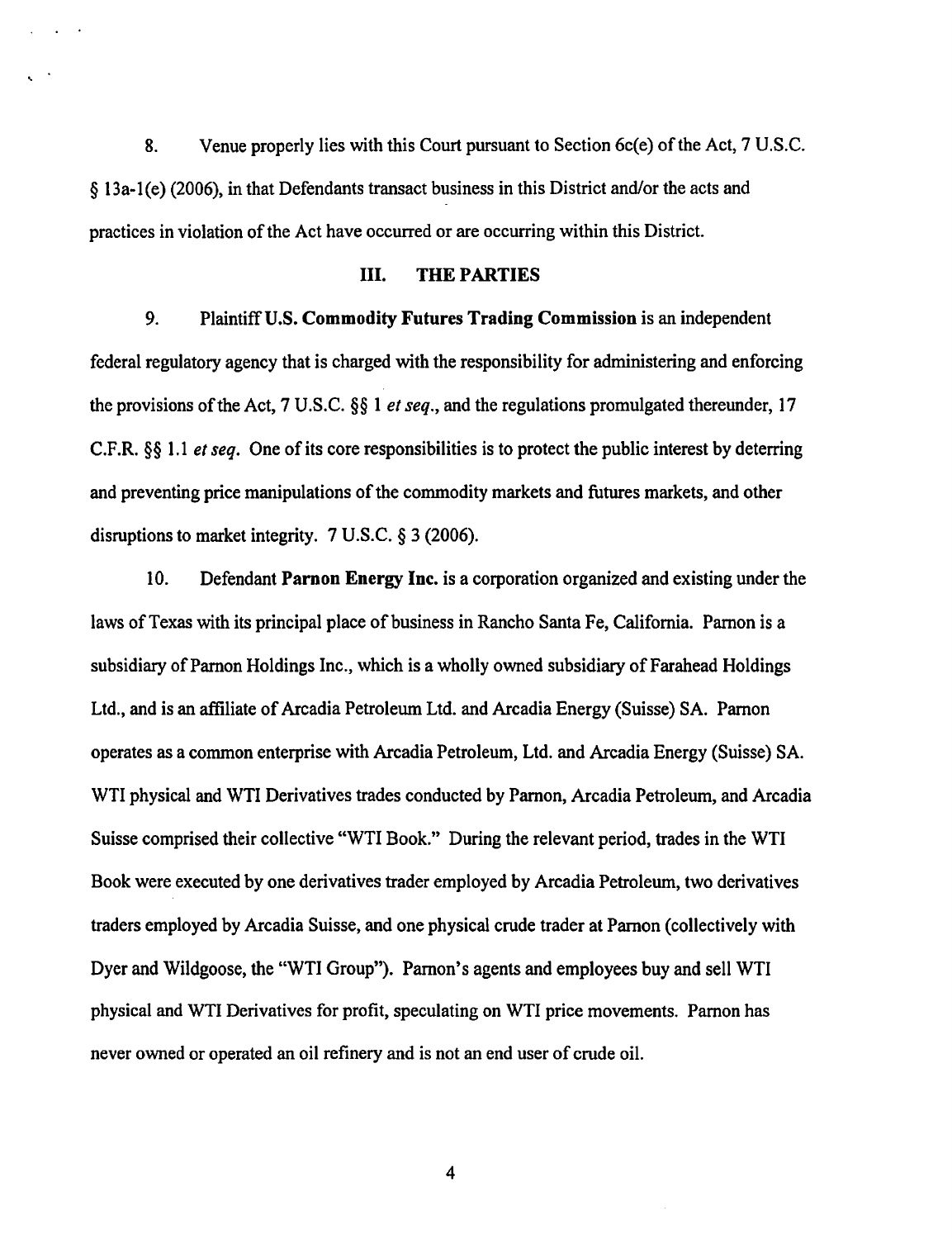11. Defendant Arcadia Petroleum Ltd. is a corporation organized and existing under the laws of the United Kingdom with its office and principal place of business in London, England. Arcadia Petroleum is a wholly owned subsidiary ofFarahead Holdings Ltd. Arcadia Petroleum is engaged in the business of trading crude oil, crude oil products and oil derivatives for profit in various physical and financial markets throughout the world. During the relevant period Arcadia Petroleum officers in London supervised the WTI Group's trading and the financing of its trades, and its officers and employees handled the risk management, compliance, credit, financing, mid-office and back-office functions for Parnon and Arcadia Suisse, which did not have such personnel. One single individual was the CEO and Head Trader of Arcadia Petroleum, and performed the functions of CEO for Parnon and Arcadia Suisse. Wildgoose, Dyer, and the other WTI Group traders reported to this individual.

12. Defendant Arcadia Energy (Suisse) SA is a corporation organized and existing under the laws of Switzerland with its office and principal place of business located in Morges, Switzerland. Arcadia Suisse is a wholly owned subsidiary of Farahead Holdings Ltd. Arcadia Suisse is engaged in the business of trading crude oil derivatives for profit on various exchanges including NYMEX and ICE. During the relevant period an open, two-way communication line was maintained between the Pamon office in California and the Arcadia Suisse office in Switzerland, so that traders in one office could hear and participate in conversations among the traders at the other office. Pamon's WTI physical position and Arcadia Suisse's WTI Derivatives position were described in daily position reports, which were transmitted via email to and reviewed by Dyer, Wildgoose and the CEO of Arcadia Petroleum.

13. Defendant James T. Dyer is an individual residing in Brisbane, Australia. During the relevant period Dyer was an experienced crude oil trader. From approximately 2005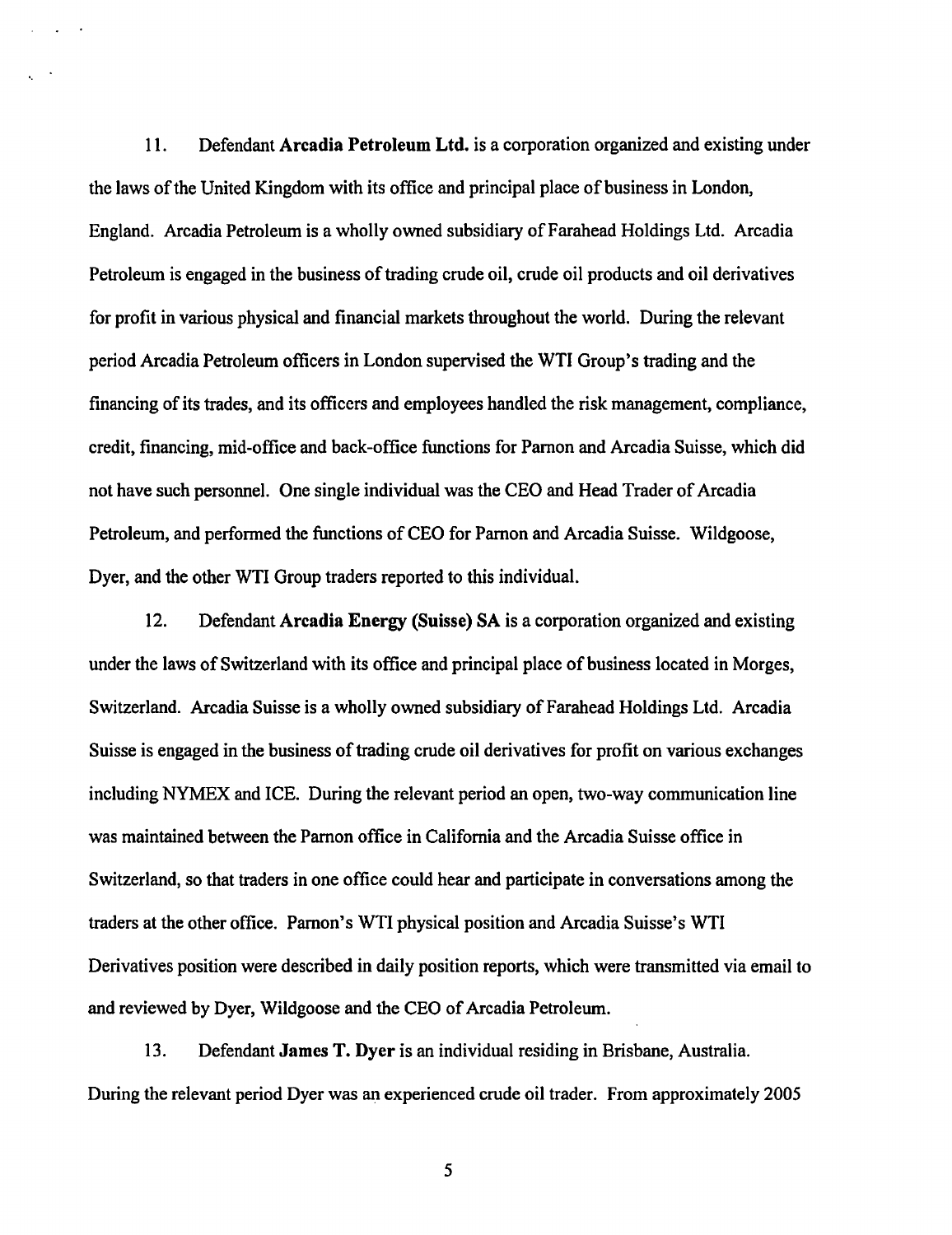through at least 2008, Dyer was responsible for the strategy and trading in the WTI Book. In 2007, in the process of setting up a U.S. trading arm for Arcadia Petrolewn, Dyer traveled to the U.S. to meet with and recruit Wildgoose and to negotiate with TEPPCO Partners Inc. on behalf of Arcadia Petroleum for the building of storage tanks that would demonstrate to the market Arcadia Petroleum's ability to store large quantities of physical oil. Dyer acted on behalf of and as agent for Parnon/Arcadia and was authorized to direct the trading of WTI physical and WTI Derivatives on behalf of Parnon/ Arcadia. In 2008, Dyer earned a base salary and was eligible for and received a bonus based upon the profitability of the WTI Book.

14. Defendant Nicholas J. Wildgoose is an individual residing in Rancho Santa Fe, California. During the relevant period Wildgoose, a crude oil trader, was jointly responsible with Dyer for the strategy and trading in the WTI Book. Wildgoose acted on behalf of and as an agent for Parnon/ Arcadia and was authorized to direct the trading of WTI physical and WTI Derivatives on behalf of Parnon/Arcadia. Wildgoose received a base salary and was eligible for and received bonuses based upon the profitability of the WTI Book.

## IV. FACTS

#### **WTI Derivatives Trading**

15. During the relevant period Defendants traded WTI Derivatives, *i.e.,* WTI futures, swaps and options, on NYMEX and ICE. A commodity futures contract is an agreement for the purchase and sale of a particular commodity for delivery on a fixed date in a future month. NYMEX WTI futures contracts call for delivery of WTI at Cushing, Oklahoma. WTI swap and option contracts also come due on a fixed "delivery" date in a future month but are always settled financially.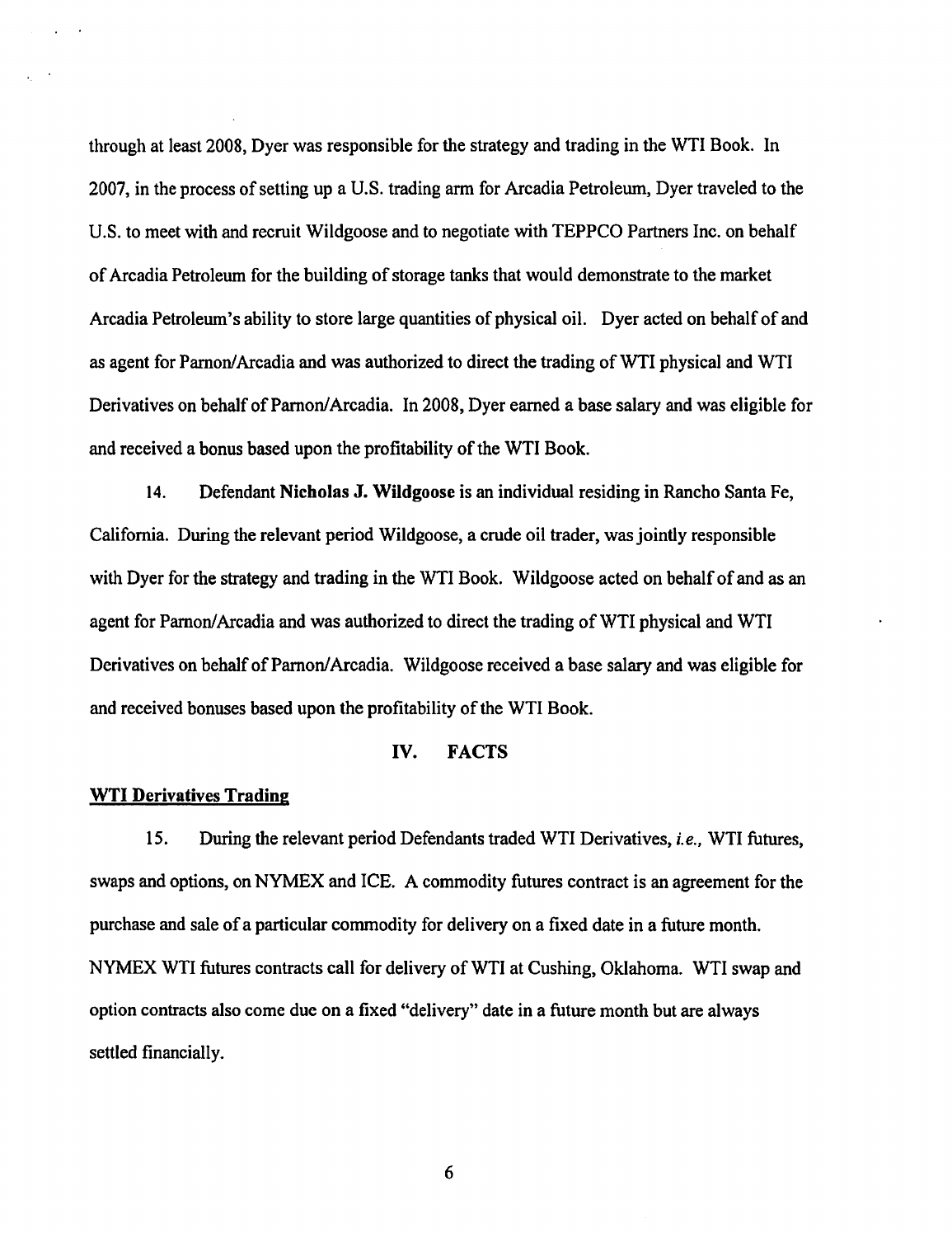16. The nearest delivery month for a futures, swap and option contract is known as the "near" or "prompt" month. Trading of a near month WTI Derivative contract is available until a fixed expiry date, after which that month's contract is no longer available to trade, and the subsequent month becomes the new near month for trading purposes. For example, in January 2008, trading of the NYMEX WTI February 2008 futures contract ended with the close of trading on the expiry date, January 22, after which March 2008 became the new near month. NYMEX WTI swaps and options contracts expire one business day before WTI futures contracts expire.

17. ICE operates a London-based exchange for the trading of futures and other derivatives, which according to ICE "hosts trading in half of the world's crude and refined oil futures contracts traded each day." ICE offers the same WTI Derivative contracts that NYMEX offers. ICE near month WTI Derivatives contracts expire one day prior to the expiry of the NYMEX near month WTI futures contracts. The ICE WTI Derivatives prices are financially settled to the price of the corresponding NYMEX WTI futures contract.

#### **Trading in Physical WTI Crude Oil**

18. Physical WTI for delivery at Cushing, Oklahoma in the near month is traded until the end of the third business day following the expiration of the NYMEX WTI near month futures contract. The three-day period after the near month futures contract expiry is known as the "cash window." By the time the cash window opens, commercial users of crude oil generally will have completed all or most of their purchases of physical oil needed for the following month. The cash window gives market participants the opportunity to balance their positions, offset short and long positions, and handle logistical considerations for delivery of crude oil the following month. Trading activity during the cash window is an indicator to the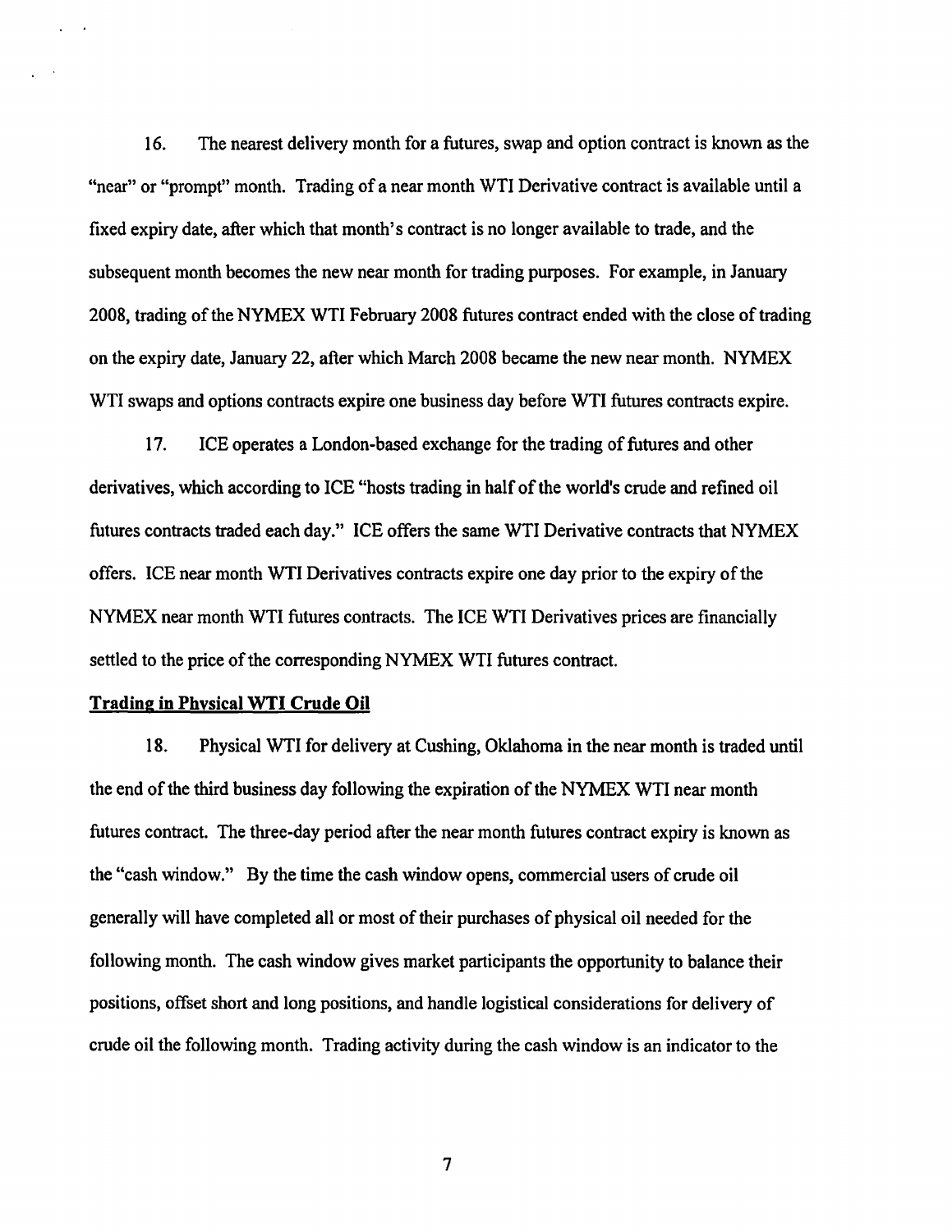market of the next month end-of-month balances of Cushing oil stocks, which in tum impacts WTI Derivatives prices.

19. Trades in physical crude oil priced at a Calendar Mere Average ("CMA") are standard in the market. Physical oil priced at CMA is priced ratably at the average of each day's near month settlement price during the month of delivery. Prior to engaging in CMA transactions, physical market participants qualify for such transactions by meeting certain creditrelated requirements. Parties to a CMA transaction agree on a price, either at CMA or CMA plus or minus an agreed upon sum. Aside from price and quantity, the other material terms of a CMA transaction are not subject to individual negotiation. After parties consummate a CMA transaction they post a standardized stand-by letter of credit from a third-party bank for 105% of the contract's current notional value. The amount and timing of the letter of credit are not subject to individual negotiation. CMA contracts are fungible between and among qualified parties. CMA contracts are traded: (1) on the "HoustonStreet" electronic trading facility, which is an exempt commercial market under the Act; (2) through brokers; and (3) directly between counterparties. The Defendants' purchases and sales of WTI physical oil alleged herein were conducted in CMA transactions through all three methods.

## Calendar Spreads

20. The price differential, or "spread," between WTI for delivery in the near month and WTI for delivery in the following month is generally understood to be the best representation ofWTI physical supply and demand because that spread reflects near-term demand relative to near-term supply. Market participants can trade this differential via a "calendar spread," which is a pair of contracts, one for the purchase of oil deliverable in one month and one for the sale of the same quantity of oil deliverable in a subsequent month, such as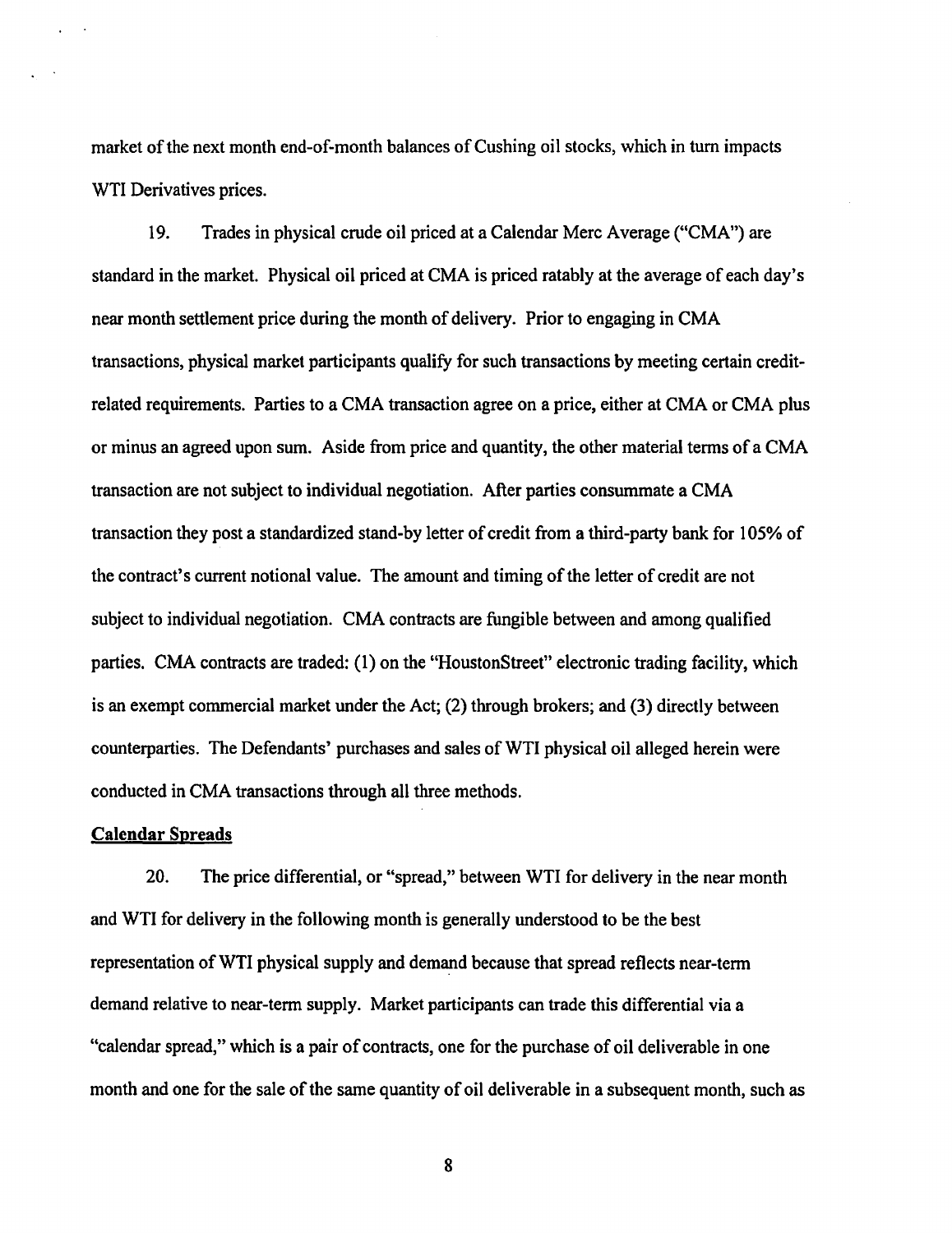the February/March 2008 spread. Market participants can trade calendar spreads in WTI physical and WTI Derivatives. When a person acquires a "long" calendar spread, he purchases the near month and sells the following month. When one sells "short" a calendar spread, he sells the near month and purchases the following month.

21. Near-term supply is generally viewed as being relatively inelastic *(i.e.* more supply can't easily be brought into the market in response to price changes) compared to longtenn supply. Therefore, a near month price that is higher than the subsequent month price reflects that market participants are willing to pay a premium for immediate supply. This pricing relationship is commonly referred to as "backwardation" and demonstrates supply tightness, or a shortage in immediate supply relative to demand. When the opposite is true, and the near month price is lower than the next month price, the market is said to be in "contango." This pricing relationship indicates that the market is well supplied relative to demand, such that the higher later month price compensates market participants for storing crude oil to sell later.

22. WTI calendar spread prices are sensitive to the end-of-month balances of crude oil stocks at Cushing. A market perception that the WTI supply at Cushing is tight will tend to drive near month prices higher relative to the following month; and a market perception of a WTI surplus at Cushing will tend to drive near month prices relatively lower.

#### **The Manipulative Scheme**

23. During the relevant period, Dyer and Wildgoose expected that their physical WTI trading would affect the calendar spread prices of WTI Derivatives traded on exchanges. They also understood that during this period the market was in backwardation and the physical supply of crude oil at Cushing was relatively tight, or as Wildgoose remarked at the time, the supply was "close to vapours."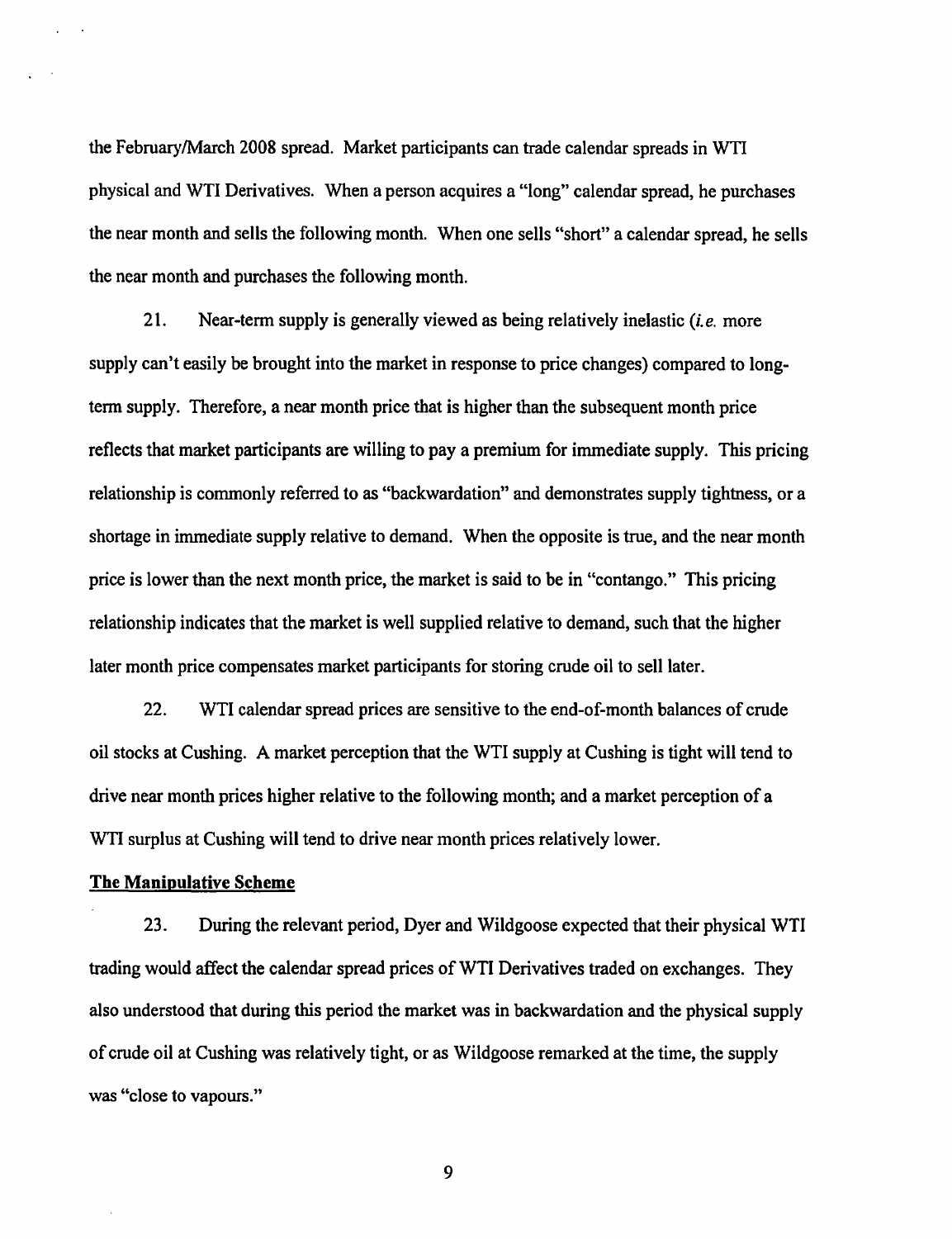24. In September 2007, Dyer indicated to other Parnon/Arcadia traders in an email

that there is a "shitload of money to be made shorting" NYMEX WTI calendar spreads if the rest

of the market *believes* supplies at Cushing are tight, but someone unexpectedly turns the end-of-

month balance into a "surplus."

25. Thereafter, as alleged more particularly below, the Defendants' manipulative

scheme comprised taking the following steps:

*First,* amassing a large physical WTI position, to be delivered the next month at Cushing, to dominate and control WTI supply even though they had no commercial need for crude oil;

*Second,* contemporaneously establishing a long near month/next month WTI Derivatives calendar spread position on the NYMEX and ICE with the intent to artificially inflate the value of that position by driving WTI prices higher;

*Third,* refraining from selling their physical WTI before the cash window opened, to lull the market into believing that they had committed their oil to storage or commercial use, and thus cause or contribute to causing the near month calendar spread to rise to an artificial level, to maximize the value of the their long WTI Derivatives position;

*Fourth,* establishing a substantial short position in the subsequent series of WTI Derivatives calendar spreads at artificially high prices, knowing they were about to surprise the market with a surplus of physical WTI;

*Finally,* suddenly selling/dumping their physical position during the cash window, thus creating the surprise surplus they had planned all along, to drive prices back down and maximize the value of their short WTI Derivatives calendar spread position.

26. In January and March 2008, by successfully executing this scheme, Defendants

generated unlawful profits on the long WTI Derivatives position they acquired before driving

prices up, and from the short WTI Derivatives position they established before driving prices

back down. In particular, Dyer and Wildgoose caused, or contributed to causing, the following

NYMEX WTI calendar spread prices to be artificial on the specified dates: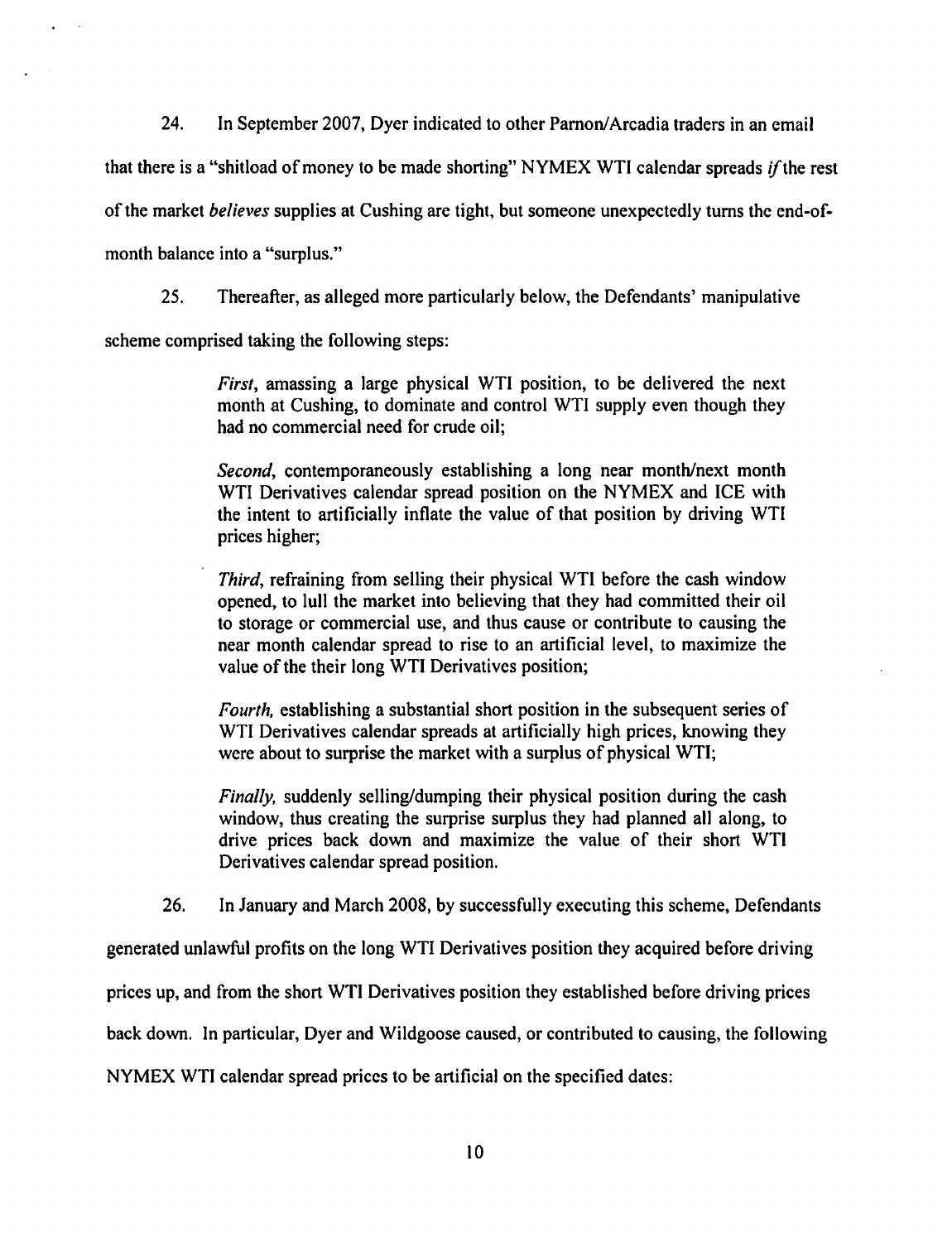- The February/March 2008 spread on January 16, 17, 18 and 22, 2008;
- The March/April 2008 spread on January 23 and 24, 2008;
- The April/May 2008 spread on March 14, 17, 18 and 19, 2008; and
- The May/June 2008 spread on March 20 and 24, 2008.

#### Defendants Executed the Scheme in January 2008

## *The Accumulation of tlte Physical Position*

27. On or about January 3, 2008, Dyer predicted that the February end-of-month Cushing balance would be approximately 7 million barrels of physical WTI to be delivered in February. Thereafter, knowing that the market was already tight, Dyer and Wildgoose intended to and did acquire a dominant portion of that predicted balance. On January 7, 2008, Wildgoose implored Arcadia Petroleum's Chief Operating Officer to complete standard credit arrangements with potential counterparties so that they could commence trading physical ("cash") WTI: "Can we get this issue resolved pls. time is of the essence here, we need to trade cash with 3rd parties tomorrow as part of the feb/mar wti strategy."

28. From January 8 through January 16,2008, Defendants acquired approximately 4.1 million barrels of physical February 2008 WTI. By January 18, the last day of trading of the ICE February 2008 WTI futures contract (the near month), Defendants had increased their long physical position to approximately 4.6 million barrels, or 66% of their predicted 7 million-barrel end-of-month balance. On or about January 27,2008, Wildgoose estimated that there would be 5 million barrels of physical February 2008 WTI available at Cushing for February delivery, down from his prior estimate of 7 million barrels. They held a dominant position.

29. Defendants refrained from selling their dominant position through January 22, the final day of trading for the NYMEX February 2008 WTI futures contract. Absent the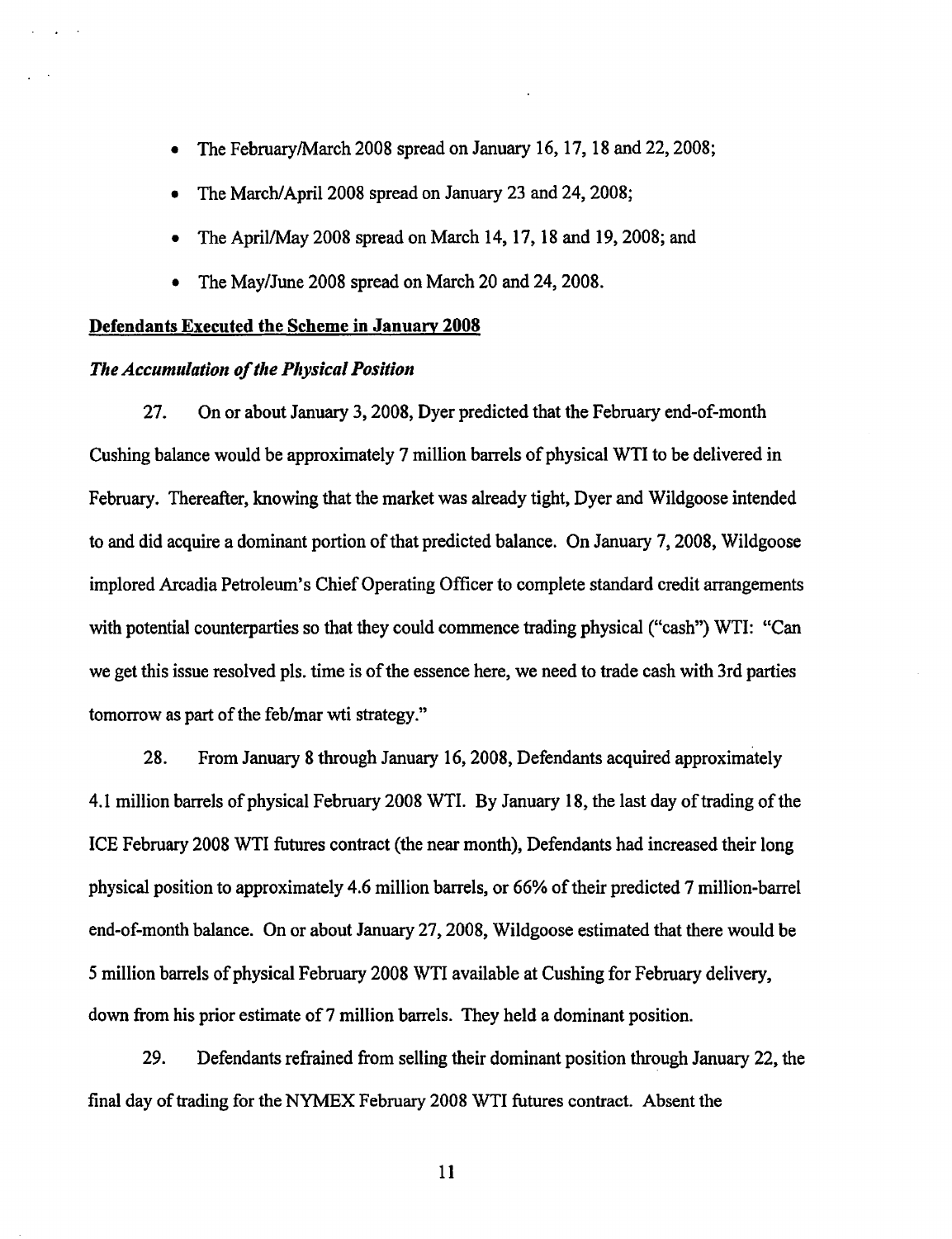manipulative scheme, holding on to a large physical position beyond the expiry of the near month futures contract is economically irrational for an enterprise like Defendants', which has no commercial need for crude oil and plans to sell the position by the end of the current month. Such an enterprise should expect to incur substantial losses from selling off a large physical position during the cash window.

30. But Defendants had no commercial purpose for the oil; rather Dyer and Wildgoose were operating a manipulative scheme. They wanted to lull market participants into *believing* that supply would remain tight; that they would not be selling their physical position. Knowing that the market did not expect them to engage in an uneconomic fire sale, Dyer and Wildgoose accumulated a long physical position with the secret intent to surprise the market later by selling in the cash window. They knew that as long as the market believed that supply was tight and getting even tighter, there would be upward pressure on the prices ofWTI for February delivery relative to March delivery, which was their goal.

## *Tlte Purchase of February/March WTI Derivative Calendar Spreads*

31. On or about January 3, 2008, while planning to accumulate the physical position, Dyer and Wildgoose also planned to establish a long position in the February/March WTI Derivative calendar spread, to profit from the intended artificial prices. As Dyer stated: "our plan, as outlined y[ester]day is to get to around 15k long the WTI February contract by the start of the rolls *[i.e.,* January 8 through 14, 2008] assuming prices remain at these kind of numbers."

32. By January 10, Defendants had established a long February/March 2008 WTI Derivative calendar spread position of approximately 13,600 contracts, equivalent to approximately 13.6 million barrels, on NYMEX and ICE. Over the same period, Defendants' accumulation and holding of physical WTI caused or contributed to causing the February WTI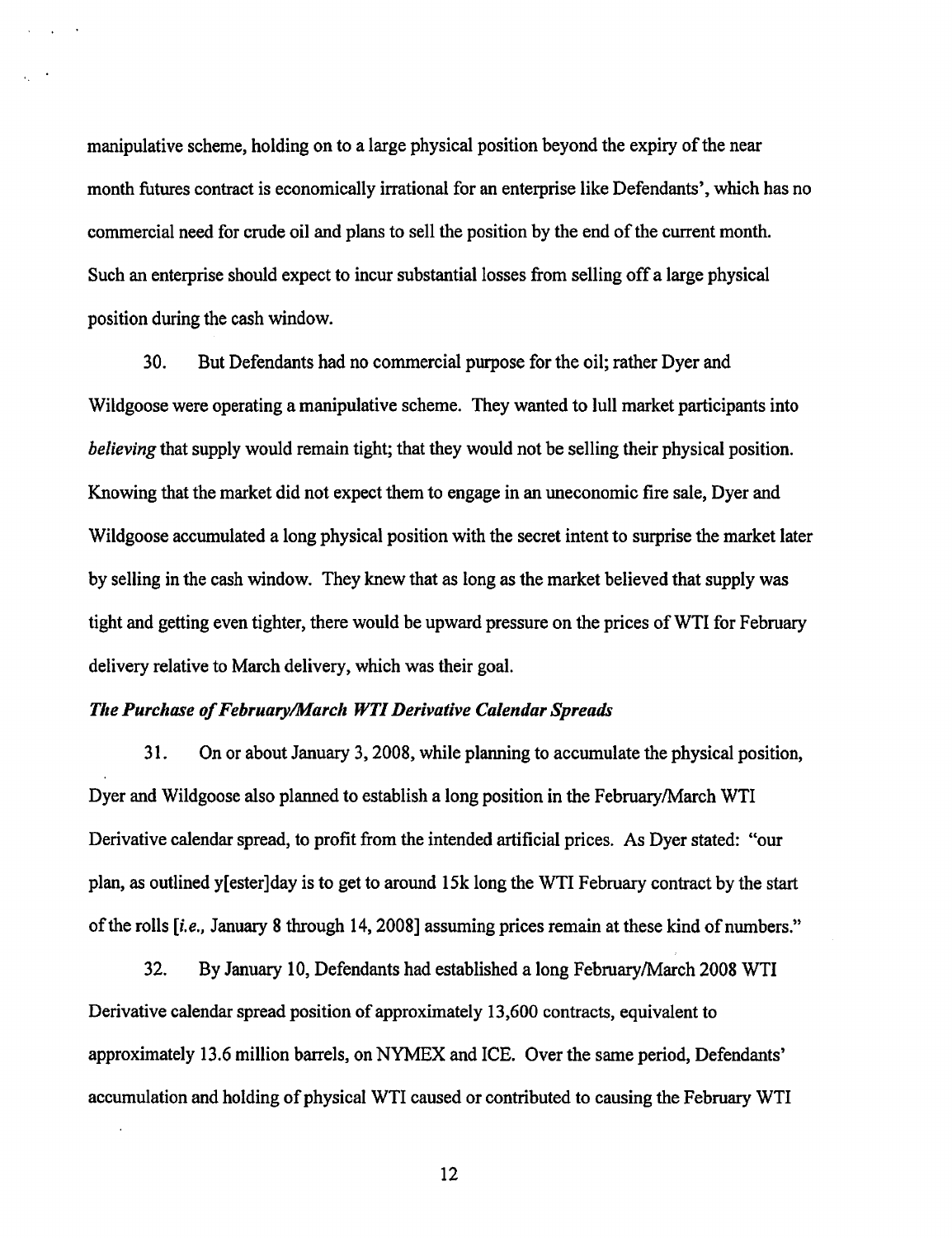Derivatives prices to be artificially high as compared to the March WTI Derivatives prices, and thus unlawfully increased the value of their long February calendar spread position. For example, on January 3, 2008, when the Defendants began accumulating a long February/March 2008 WTI Derivative calendar spread position, the NYMEX February/March WTI futures price differential closed at \$0.24 *(i.e.,* the February price was \$0.24 more than March). By January 16, when prices were artificial, the spread was \$0.48. On January 17, the spread was at an artificial level of \$0.56. By January 18, the spread was at an artificial level of \$0.65, a nearly four-fold increase from January 15. On January 22 (after the three-day weekend of January 19-21 when the NYMEX was closed), that differential was still at an artificially high level of \$0.64.

33. Between January 16 and 18,2008, Defendants sold the equivalent of approximately 10.7 million barrels of their long February/March WTI Derivative calendar spread position. On January 22, 2008, the last trading day of the NYMEX February WTI futures contract, Dyer and Wildgoose sold the remaining 2,241,000 barrels of their long February WTI Derivative calendar spread position at a month-high price.

#### *The Shorting of the March/April WTI Derivative Calendar Spreads*

 $\Delta \sim 10^{11}$  km s  $^{-1}$ 

34. On January 23,2008, the first day of the January cash window, the February futures contract had expired, and March had become the new near month. Defendants still held nearly all of their 4.6 million-barrel physical WTI position for delivery in February 2008. Dyer and Wildgoose knew that the March/April2008 calendar spread would and did trade at artificially high prices, which they had caused or contributed to causing by accumulating and holding a dominant physical position. They secretly planned to suddenly sell-off their large physical position in the cash window, which they expected would drive down the price of March WTI Derivatives relative to April. They plotted to take advantage of that intended price drop by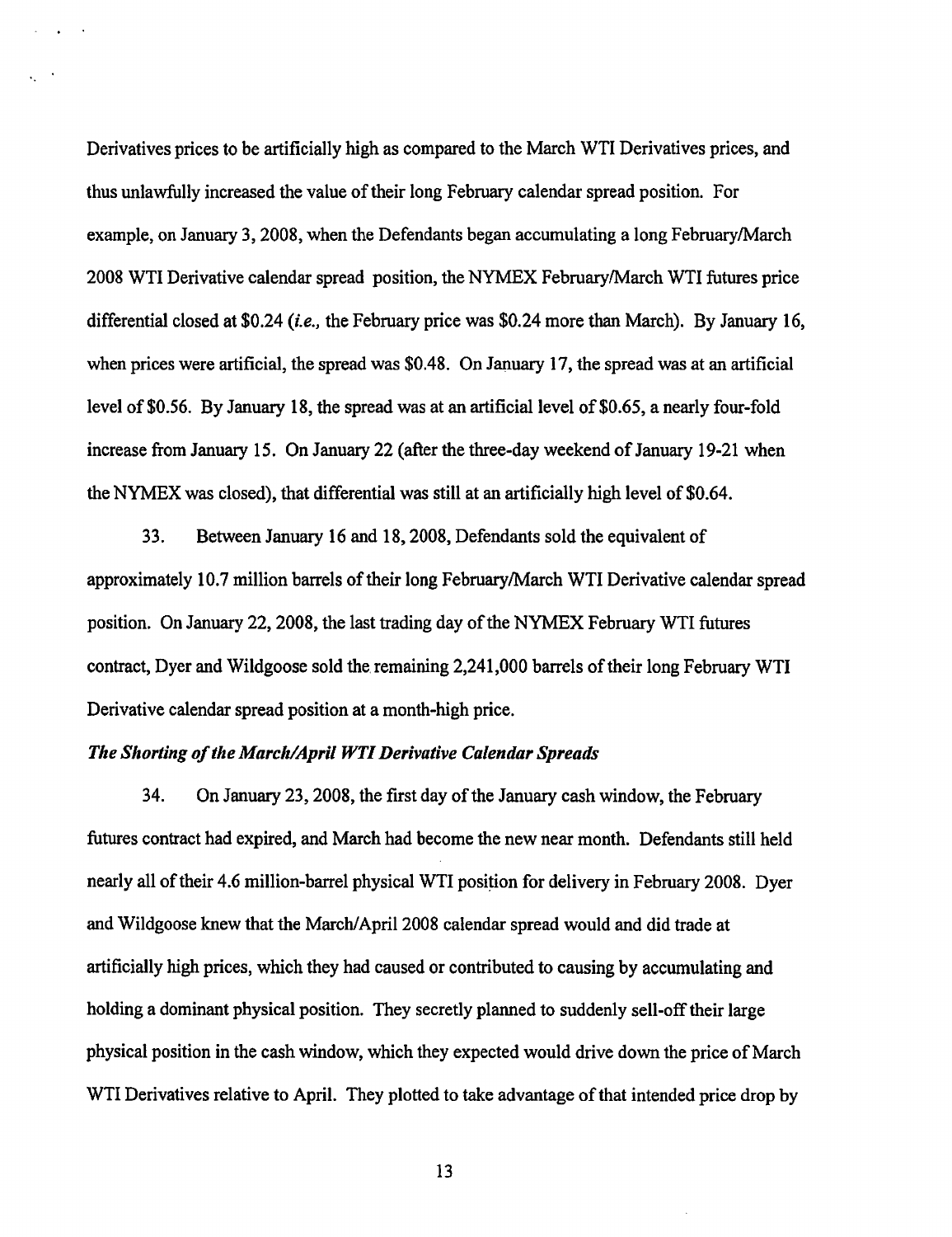taking a short position in March/April WTI Derivative calendar spreads in advance of the sellof£

35. On January 22, 2008, Defendants held a short position equivalent to approximately 5.8 million barrels of the March/April2008 WTI Derivative calendar spreads. On January 24, they increased this short position to approximately 9.8 million barrels. On January 25, they increased their short position again to approximately 12.2 million barrels, and began to offset that short exposure on the same day after they dumped their long physical February position. Over this period, Defendants' accumulation and holding of physical WTI caused or contributed to causing the March WTI Derivatives prices to be artificially high as compared to the April WTI Derivatives prices. For example, on January 23, the NYMEX March/April 2008 WTI futures calendar spread was artificially high, at \$0.37. On January 24, that price differential increased to an artificially high \$0.42. The manipulative cycle, at least for January, was nearly complete.

#### *The Sudden Sell-Off of the Physical Position*

36. Having lulled the market into believing supply would remain tight, it was time pursuant to the manipulative scheme for the Defendants to catch the market by surprise by dumping the dominant physical position during the cash window, thus turning the tight supply into a surplus. Dyer and Wildgoose knew and intended that once they dumped their February 2008 physical position-- which Wildgoose referred to as the "inevitable puking" of the position- - the market would be surprised and realize there was far more physical WTI available at Cushing than previously was evident. As Wildgoose wrote in a January 24, 2008 email, "this time tomorrow those balances will be much more apparent.''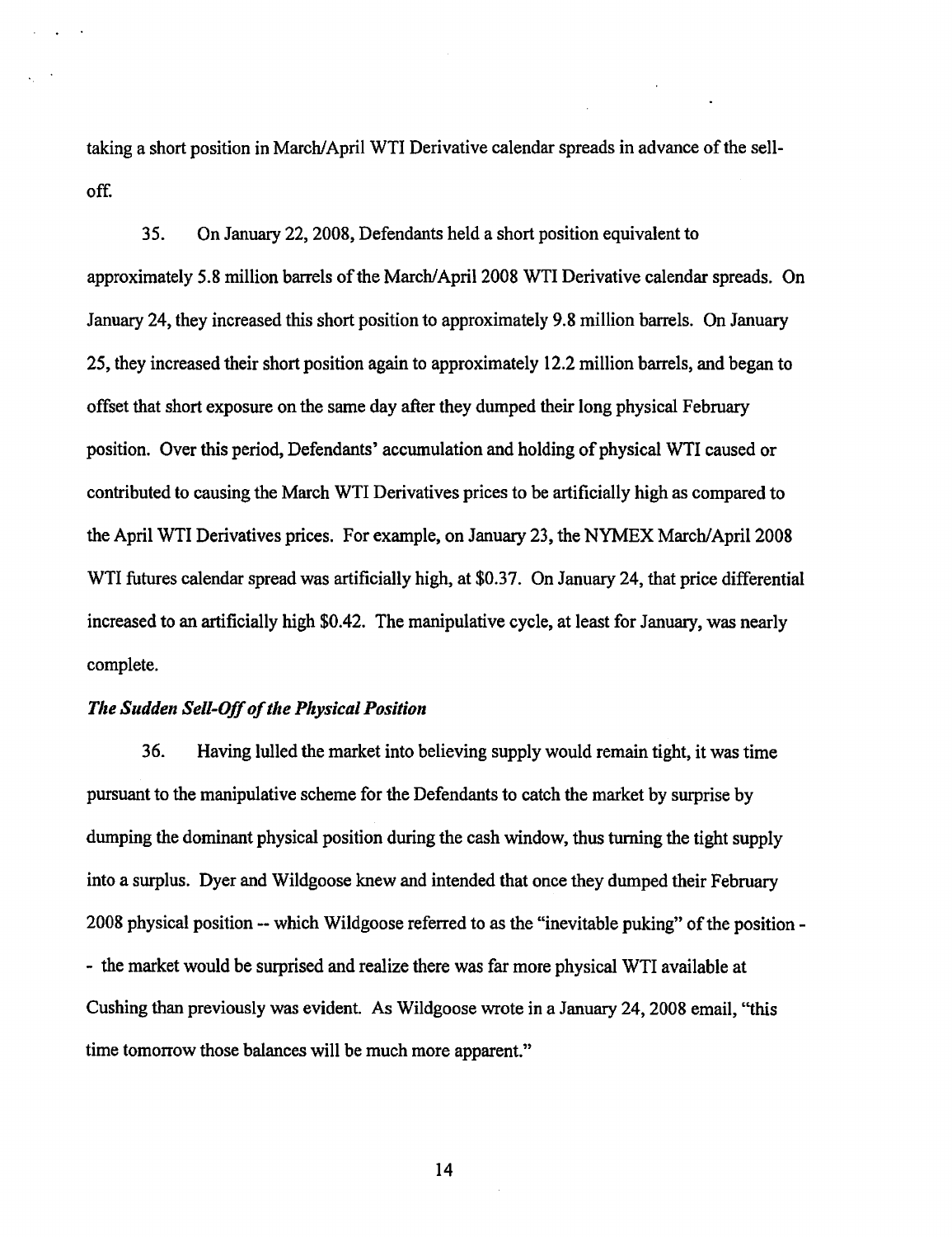37. Wildgoose was correct: On Friday, January 25th, the final day of the cash window, Defendants dumped approximately 4.6 million barrels of their remaining physical WTI deliverable in February.

38. As Defendants dumped the physical position on January 25, 2008, the cash/futures market moved from backwardation to contango, as the February cash price - which had been much higher (approximately 65 cents higher) than the March futures price only the day before -- dropped to \$0.32 *below* the March futures price, a \$0.97 movement. This phenomenon, flipping from backwardation to contango on the last day of the cash window, happened only twice between January 2006 and January 2011. Those two times were when Dyer and Wildgoose successfully completed their manipulative scheme in January 2008 and then again in March 2008.

39. On January 25, the March/April2008 NYMEX futures spread also dropped nearly in half, from \$0.42 (on the previous day) to \$0.24. As a result of the market being forced into contango, Parnon/ Arcadia took a significant loss from simultaneously selling their February 2008\_WTI physical position and buying a March 2008 WTI physical position in the cash window. Parnon/Arcadia's losses in the physical position were far exceeded by the profits they gained on the WTI Derivatives positions, as alleged more fully below.

40. On Monday, January 28, 2008, Wildgoose observed in an email that the dumping had "the desired effect" on their short position in March/April WTI Derivative calendar spreads. The January manipulative cycle was complete.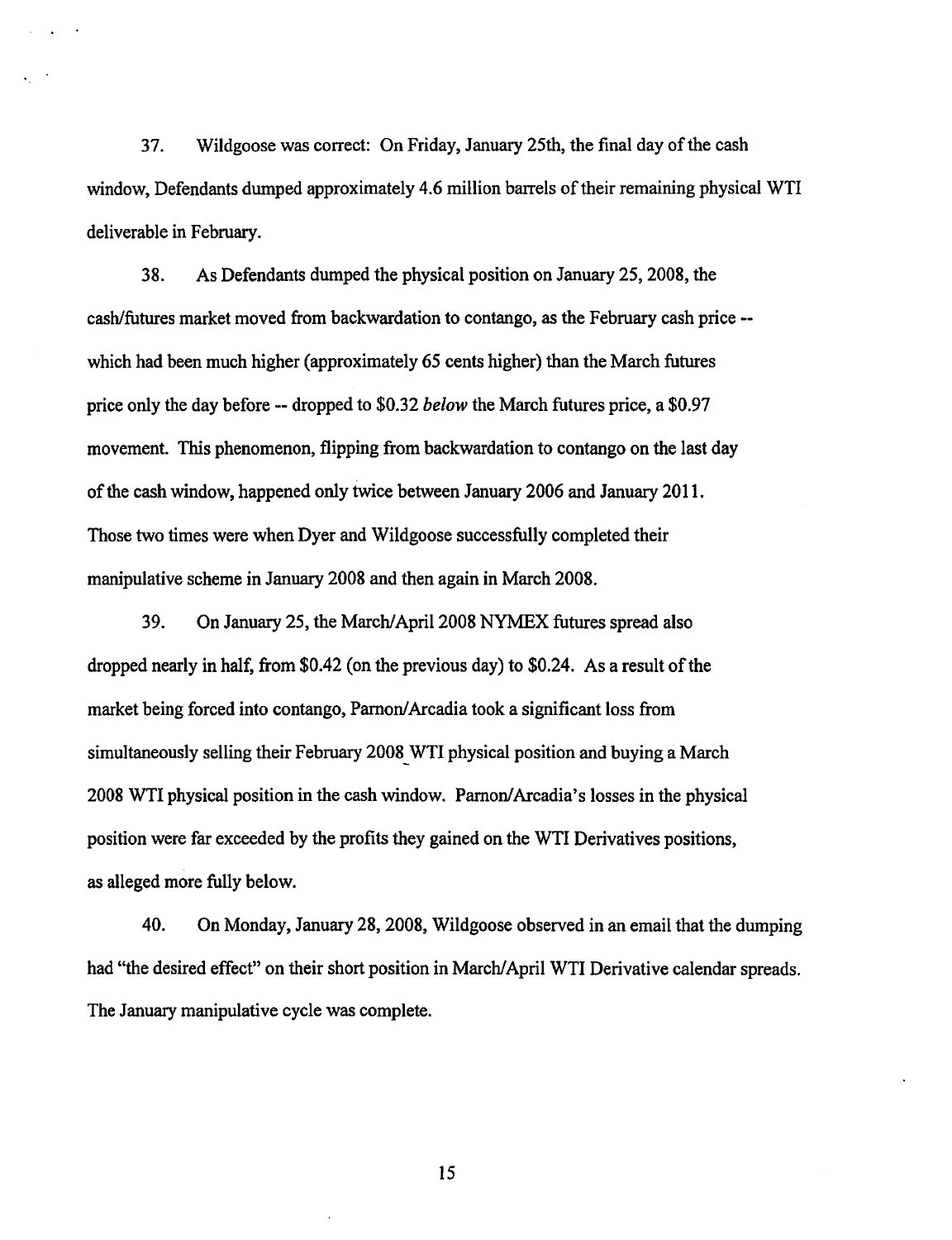#### February 2008

41. Dyer and Wildgoose intended to repeat the manipulative scheme in February 2008. They were prevented from doing so, however, due to credit issues that were not resolved in time, even though Wildgoose asked that the issues be treated as a "highest priority."

#### Defendants Repeated The Scheme in March 2008

42. In March 2008, Dyer and Wildgoose repeated the scheme they executed in January 2008. As in January, Dyer and Wildgoose intended to and did: (i) predict the quantity necessary and acquire a position in physical WTI to dominate and control the end-of-month Cushing WTI balance, when they knew that supply was already tight, thereby exacerbating the supply situation; (ii) establish a large long position in near month WTI Derivatives calendar spreads; (iii) refrain from selling their WTI physical position until after the near month WTI Derivatives contracts expired and the cash window opened, to push the near month WTI Derivatives calendar spread to an artificially higher value and sell their long WTI Derivatives position at these higher values; (iv) substantially increase their short position in the second WTI Derivatives spread at artificially high prices; and (v) surprise the market by dumping their dominant physical position, driving prices back down.

43. In March 2008, Dyer and Wildgoose predicted that the April end-of-month Cushing balance would be approximately 7.5 million barrels of physical WTI to be delivered in April. From March 4 to March 14, Defendants amassed a position of approximately 2.8 million barrels of physical WTI for delivery in April. From March 17 to 18, Defendants increased that position to approximately 4.1 million barrels. On March 19, the expiration date for the NYMEX April WTI futures contract, Defendants increased their physical position to approximately 6.3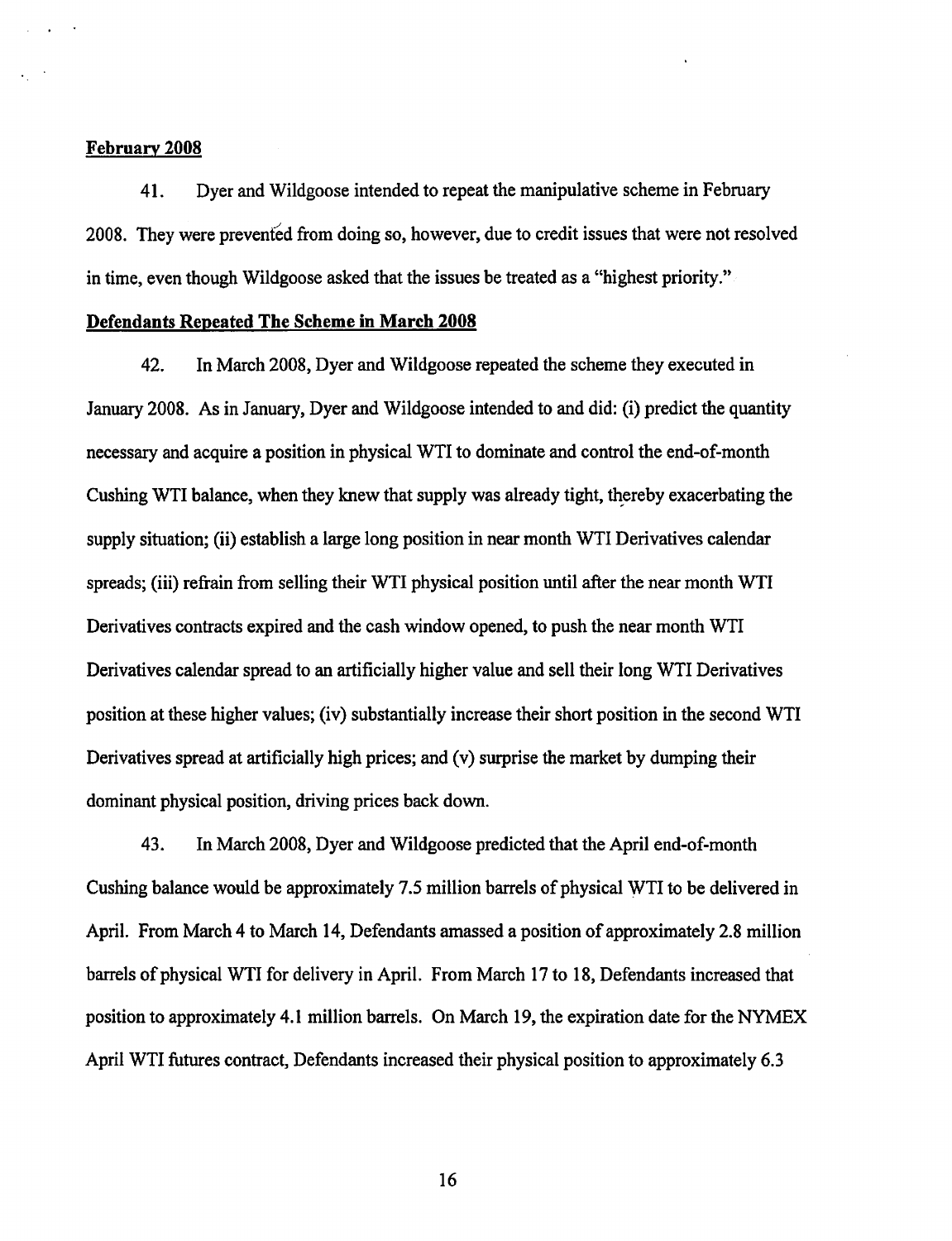million barrels, or 84% of the end-of-month balance that they predicted. They held a dominant physical position.

44. From February 27 to March 4, 2008, Defendants built a long April/May 2008 WTI Derivatives calendar spread position equivalent to approximately 13.3 million barrels. On March 13, they increased it to approximately 14.4 million barrels. From March 14 to 19 (the expiry date of the NYMEX April 2008 futures contract), they sold the entire calendar spread position.

45. In March, Defendants' accumulation and holding of physical WTI caused or contributed to causing April WTI Derivatives prices to be artificially high as compared to the May WTI Derivatives prices. For example, on March 4, 2008 the price spread for the NYMEX April/May 2008 WTI futures calendar spread contract was \$0.55 (April was \$0.55 higher than May). On March 14, the spread settled at an artificial level of \$1.47. On March 17, the spread settled at an artificial level of \$1.45. On March 18, the spread settled on the NYMEX (and expired on ICE) at an artificial value of \$0.92. On March 19, the NYMEX April/May 2008 spread expired after soaring to an artificial value of\$1.94. Meanwhile, the Defendants built a short exposure in the next WTI Derivatives calendar spreads, *i.e.,* the May/June 2008 calendar spread, as per the manipulative scheme. On March 20, the first day of the cash window but before they dumped their physical position, they increased their short May/June 2008 WTI Derivatives position by about 5.5 million barrels, for a total net short position equivalent to approximately 19 million barrels. On March 24, which was the second day of the cash window (after a 3-day weekend), Defendants again increased their May/June short position, to approximately 21.5 million barrels.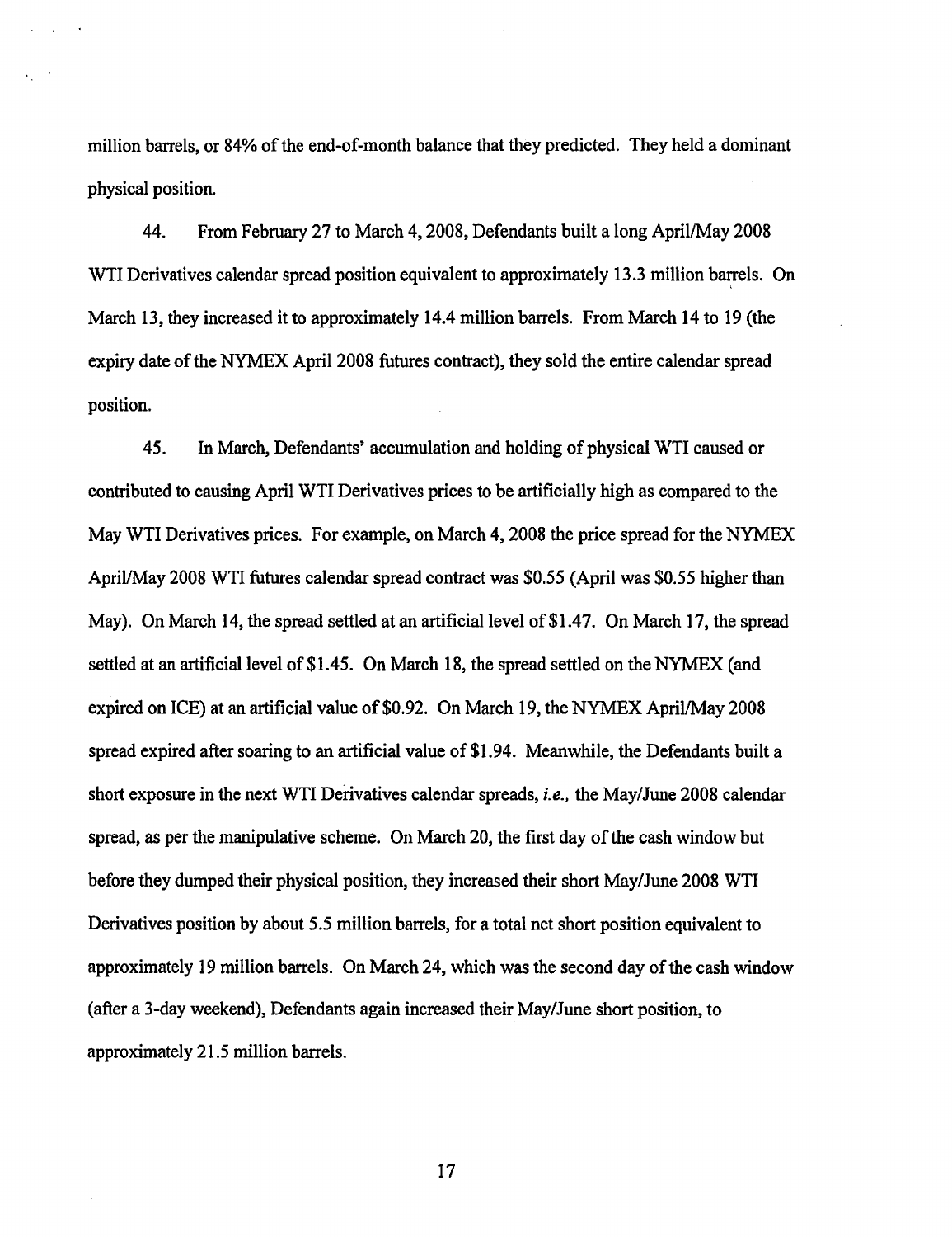46. On March 20, 2008, Wildgoose observed that high prices of the calendar spreads were only "temporary." At the time, he knew that the prices were at an artificial high prior to their impending secretly planned dump of their physical position. During the March cash window, Defendants sold their entire 6.3 million-barrel physical April WTI position, most of which was sold on the final cash window day. On the second day of the cash window, Wildgoose observed that their physical sales were driving prices down, and predicted that prices would be "much lower on the final day of cash." Wildgoose said he was planning to "sell hard tomorrow starting first thing." On the final day of the March cash window, Dyer and Wildgoose did "sell hard," selling approximately 4.6 million barrels of their April physical WTI position. As Wildgoose then observed, as a result of their selling activity "spreads came off with may/june but not as much as hoped."

47. On March 20 and 24, 2008, the May/June 2008 WTI futures calendar spread prices were artificial. On March 20, that spread settled on NYMEX at \$0. 78. On March 24, that spread settled on NYMEX at \$0.62. On March 25, the May/June spread fell to \$0.39. As a result of the market moving into contango, Parnon/Arcadia took a significant loss from simultaneously selling their April 2008 WTI physical position and buying a May 2008 WTI physical position in the March cash window. Parnon/Arcadia's losses in the physical position were far exceeded by the profits they gained on the WTI Derivatives positions, as alleged more fully below.

48. At least in part due to Dyer and Wildgoose dumping their April 2008 WTI physical position, the market flipped from backwardation to contango on March 25, 2008.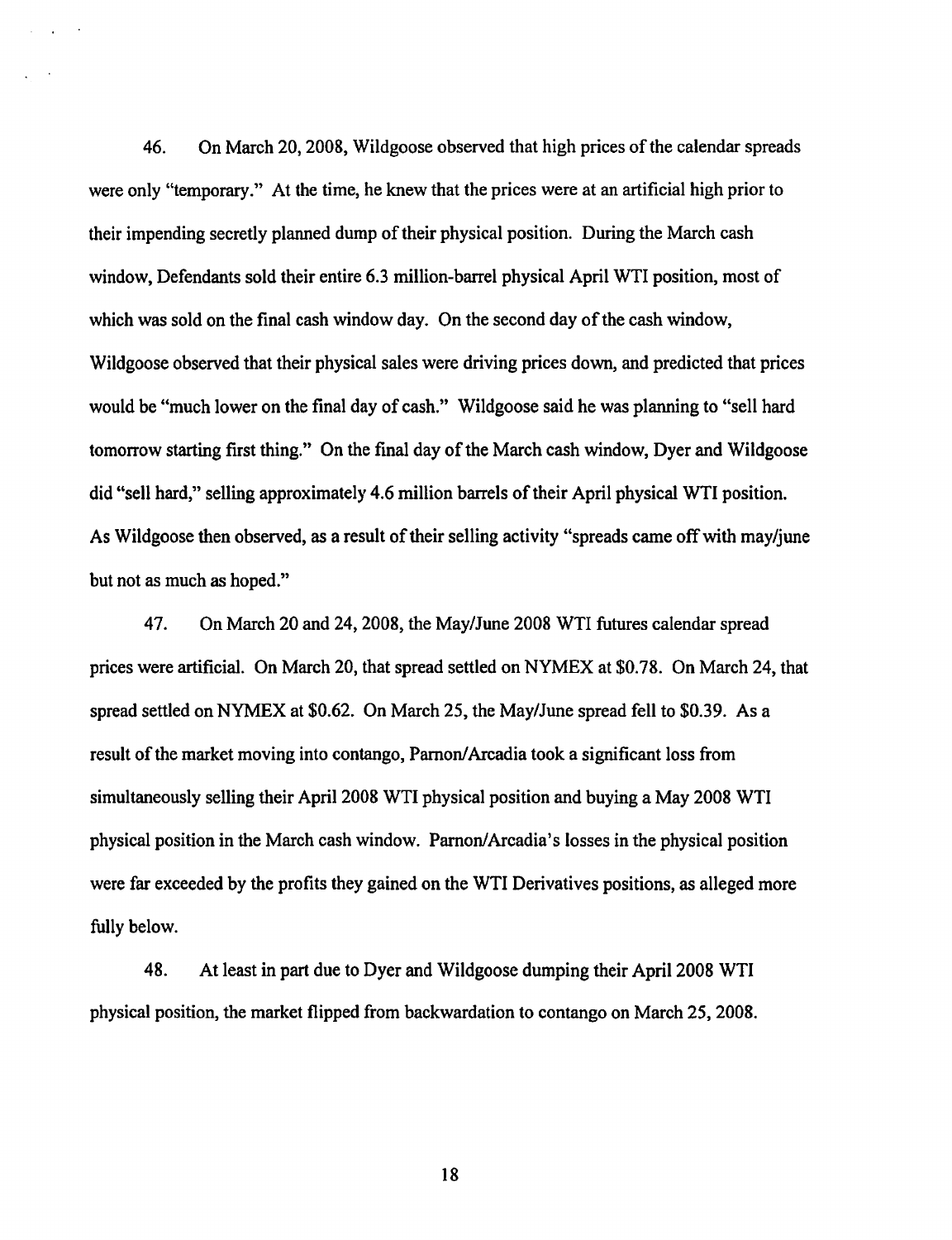## Defendants Attempted the Scheme in April 2008

49. During April2008, Dyer and Wildgoose once again intended to execute the manipulative scheme and attempted to manipulate the prices of WTI Derivatives on NYMEX and ICE.

50. Once again, in April 2008, Dyer and Wildgoose intended to obtain a dominant and controlling position of physical WTI supply for delivery in May, for the purpose of inflating WTI Derivatives spread prices to artificial levels and in their favor, and took steps in furtherance of that plan. Thus, they acquired a substantial long WTI physical position, nearly 8 million barrels of physical WTI for delivery in May, and established a long May/June WTI Derivative calendar spread position equivalent to nearly 16 million barrels.

51. On or about April 17, 2008, however, Parnon/Arcadia received the CFTC's request for documents relating to their trading activities, thus learning for the first time that their trading activities were under investigation. Thereafter, rather than liquidate their entire physical position as they had done in January and March 2008, Defendants sold only approximately 2.8 million barrels of their May physical WTI position during the cash window, stored approximately 2.5 million barrels, and sold the remaining balance in the following month, *i.e.,*  after the cash window had closed.

#### Total Profits of Manipulative Scheme

52. Over the period January 2008 through April2008, Parnon/Arcadia executed the manipulative scheme as described above. This repeated conduct lead to at least a physical WTI trading loss of over \$15,000,000. However, the artificial spread prices that were created as a result of Parnon/Arcadia's physical trading created profits of over \$50,000,000 in their WTI Derivative positions.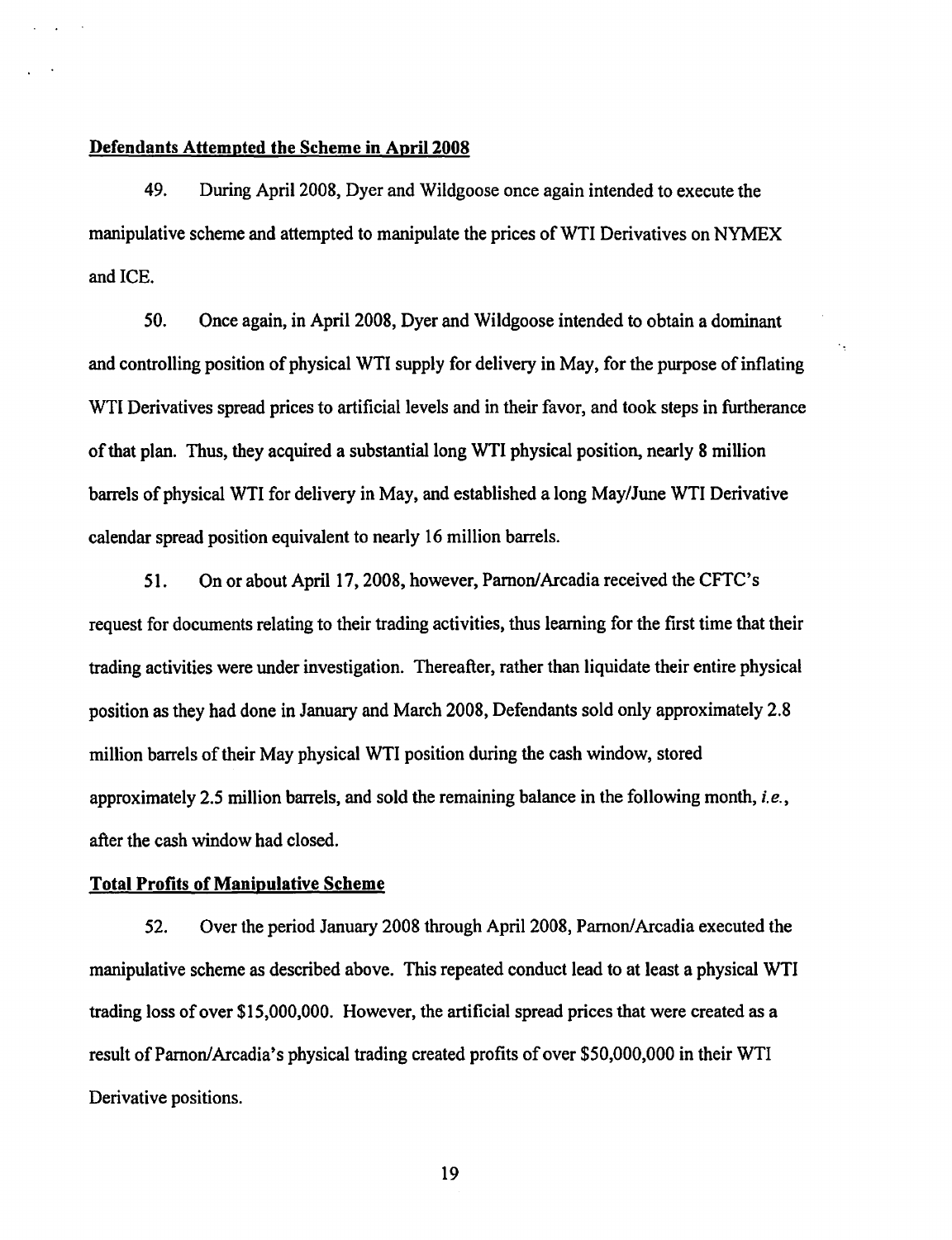# V. VIOLATIONS OF THE COMMODITY EXCHANGE ACT COUNTS I AND II MANIPULATION

53. Paragraphs 1 through 52 are realleged and incorporated herein by reference.

54. Sections 6(c) and 6(d) and 9(a)(2) of the Act, 7 U.S.C. §§ 9, 13b, and 13(a)(2), make it unlawful for any person to manipulate or attempt to manipulate the market price of any commodity in interstate commerce, or for future delivery on or subject to the rules of any registered entity, including any contract market, such as NYMEX.

*55.* On or about the dates set forth below, Wildgoose and Dyer intended to and did affect the price spread of the NYMEX WTI Derivatives specified below. Accordingly, Wildgoose and Dyer violated Sections 6(c), 6(d), and 9(a)(2) of the Act, 7 U.S.C. §§ 9, 13b and 13(a)(2) (2002).

56. Section 2(a)(l)(B) of the Act, 7 U.S.C. § 2(a)(l(B), provides that the act, omission or failure of any official, agent, or other person acting for any corporation within the scope of his employment shall be deemed the act of the corporation. Because Wildgoose and Dyer were agents or employees of Parnon, Arcadia Petroleum, and Arcadia Suisse and their actions that violated Sections 6(c), 6(d), and 9(a)(2) of the Act were within the scope of their agency or employment, Parnon, Arcadia Petroleum, and Arcadia Suisse are liable for those violations pursuant to Section  $2(a)(1)(B)$  of the Act.

57. Each and every day the price spreads of the NYMEX WTI Derivatives specified below were artificial due wholly or in part to Dyer and/or Wildgoose's conduct as alleged herein was a separate and distinct violation of Sections 6(c) and 6(d) and 9(a)(2) of the Act, 7 U.S.C. §§ 9, 13b, and 13(a)(2).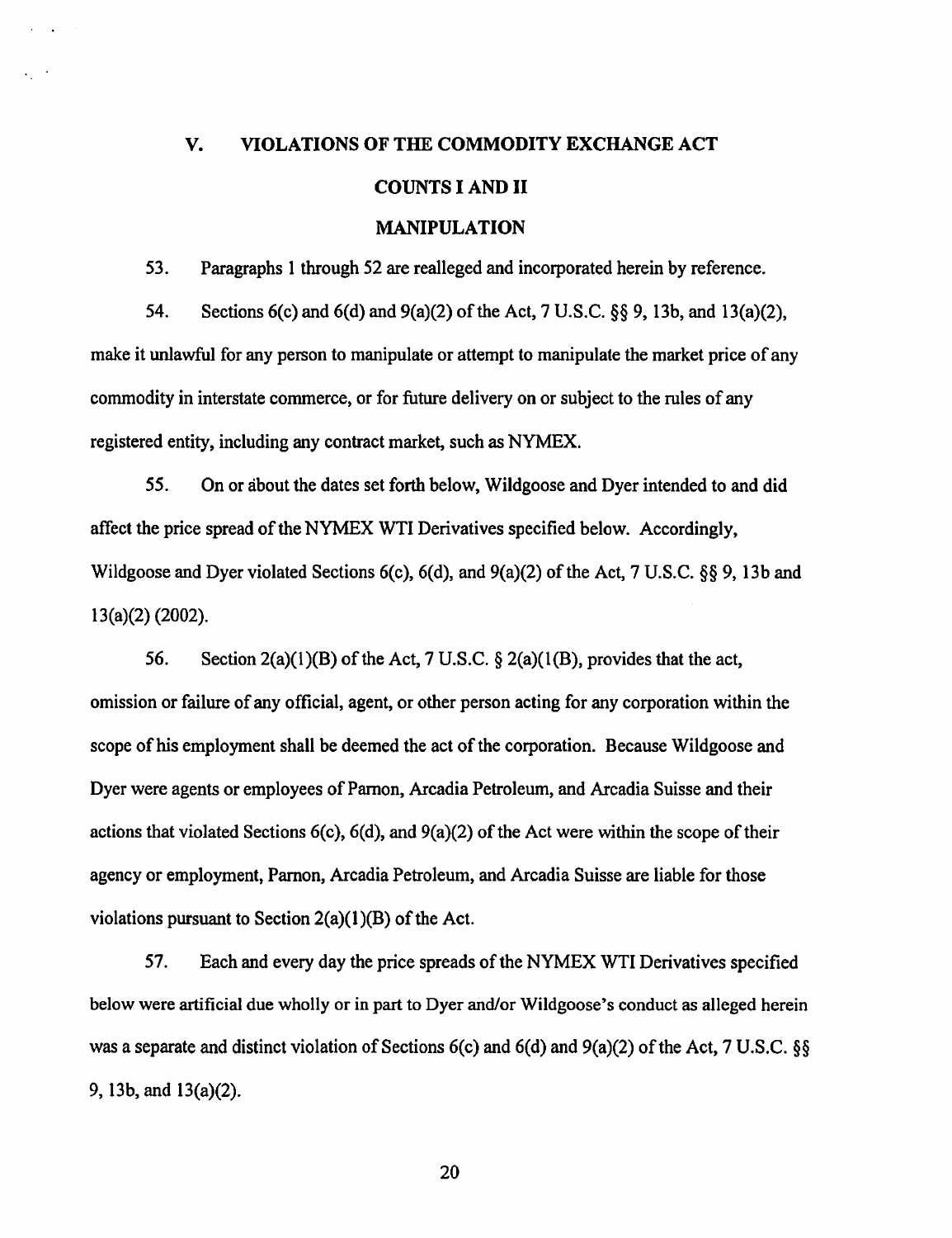| Count | Date                          | <b>NYMEX WTI Futures</b>             |
|-------|-------------------------------|--------------------------------------|
|       | January 16, 17, 18 & 22, 2008 | February/March 2008 Calendar Spreads |
|       | January 23 & 24, 2008         | March/April 2008 Calendar Spreads    |
| II    | March 14, 17, 18 & 19, 2008   | April/May 2008 Calendar Spreads      |
|       | March 20 & 24, 2008           | May/June 2008 Calendar Spreads       |

## COUNTS III, IV AND V

#### ATTEMPTED MANIPULATION

58. Paragraphs 1 through 52 are realleged and incorporated herein by reference.

59. Sections 6(c) and 6(d) and 9(a)(2) of the Act, 7 U.S.C. §§ 9, 13b, and 13(a)(2), make it unlawful for any person to attempt to manipulate the market price of any commodity in interstate commerce, or for future delivery on or subject to the rules of any registered entity, including any contract market.

60. On or about the dates set forth below, Wildgoose and Dyer intended to affect the price spreads of the NYMEX WTI Derivatives specified below, and engaged in repeated overt acts in furtherance of that intent. Accordingly, Wildgoose and Dyer violated Sections 6(c), 6(d), and 9(a)(2) of the Act, 7 U.S.C. §§ 9, 13b and 13(a)(2) (2002).

61. Section  $2(a)(1)(B)$  of the Act, 7 U.S.C. §  $2(a)(1)(B)$ , provides that the act, omission or failure of any official, agent, or other person acting for any corporation within the scope of his employment shall be deemed the act of the corporation. Because Wildgoose and Dyer were agents or employees of Parnon, Arcadia Petroleum, and Arcadia Suisse and their actions that violated Sections 6(c), 6(d), and 9(a)(2) of the Act were within the scope of their agency or employment, Parnon, Arcadia Petroleum, and Arcadia Suisse are liable for those violations pursuant to Section  $2(a)(1)(B)$  of the Act.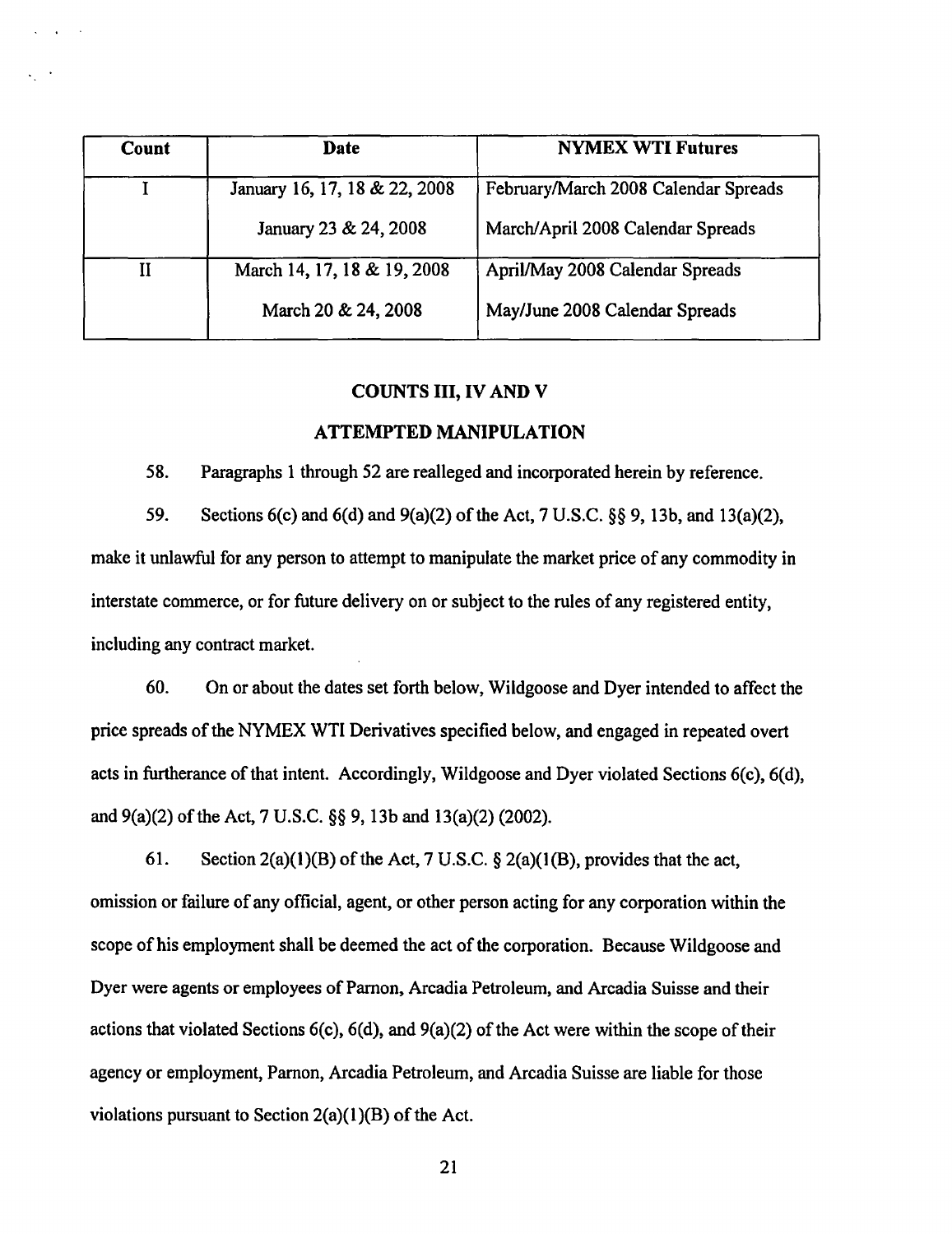62. Each and every overt act in furtherance of the intent to affect the NYMEX WTI Derivative price spreads specified below is alleged herein as a separate and distinct violation of Sections 6(c) and 6(d) and 9(a)(2) of the Act, 7 U.S.C. §§ 9, 13b, and 13(a)(2).

 $\ddot{\phantom{a}}$ 

| Count | Date                          | <b>NYMEX WTI Futures</b>             |
|-------|-------------------------------|--------------------------------------|
| Ш     | January 16, 17, 18 & 22, 2008 | February/March 2008 Calendar Spreads |
|       | January 23 & 24, 2008         | March/April 2008 Calendar Spreads    |
| IV    | March 14, 17, 18 & 19, 2008   | April/May 2008 Calendar Spreads      |
|       | March 20 & 24, 2008           | May/June 2008 Calendar Spreads       |
| v     | April 16, 2008                | May/June 2008 Calendar Spreads       |

# VI. RELIEF REQUESTED

WHEREFORE, the Commission respectfully requests that this Court, as authorized by Section 6c of the Act, 7 U.S.C.  $\S$  13a-1, and pursuant to its own equitable powers:

A. Find Defendants liable for violating Sections 6(c) and 6(d) and 9(a)(2) of the Act, 7 U.S.C. §§ 9, 13b, and 13(a)(2);

B. Enter an order of permanent injunction restraining and enjoining Defendants and any of their affiliates, agents, servants, employees, successors, assigns, attorneys, and persons in active concert with them who receive actual notice of such order by personal service or otherwise, from directly or indirectly violating Sections 6(c), 6(d) and 9(a)(2) of the Act, 7 U.S.C. §§ 9, 13b and 13(a)(2);

C. Enter an order directing Defendants to pay civil monetary penalties, to be assessed by the Court, in an amount not to exceed \$130,000 for each violation of the Act or triple the monetary gain to them for each violation of the Act, as described herein;